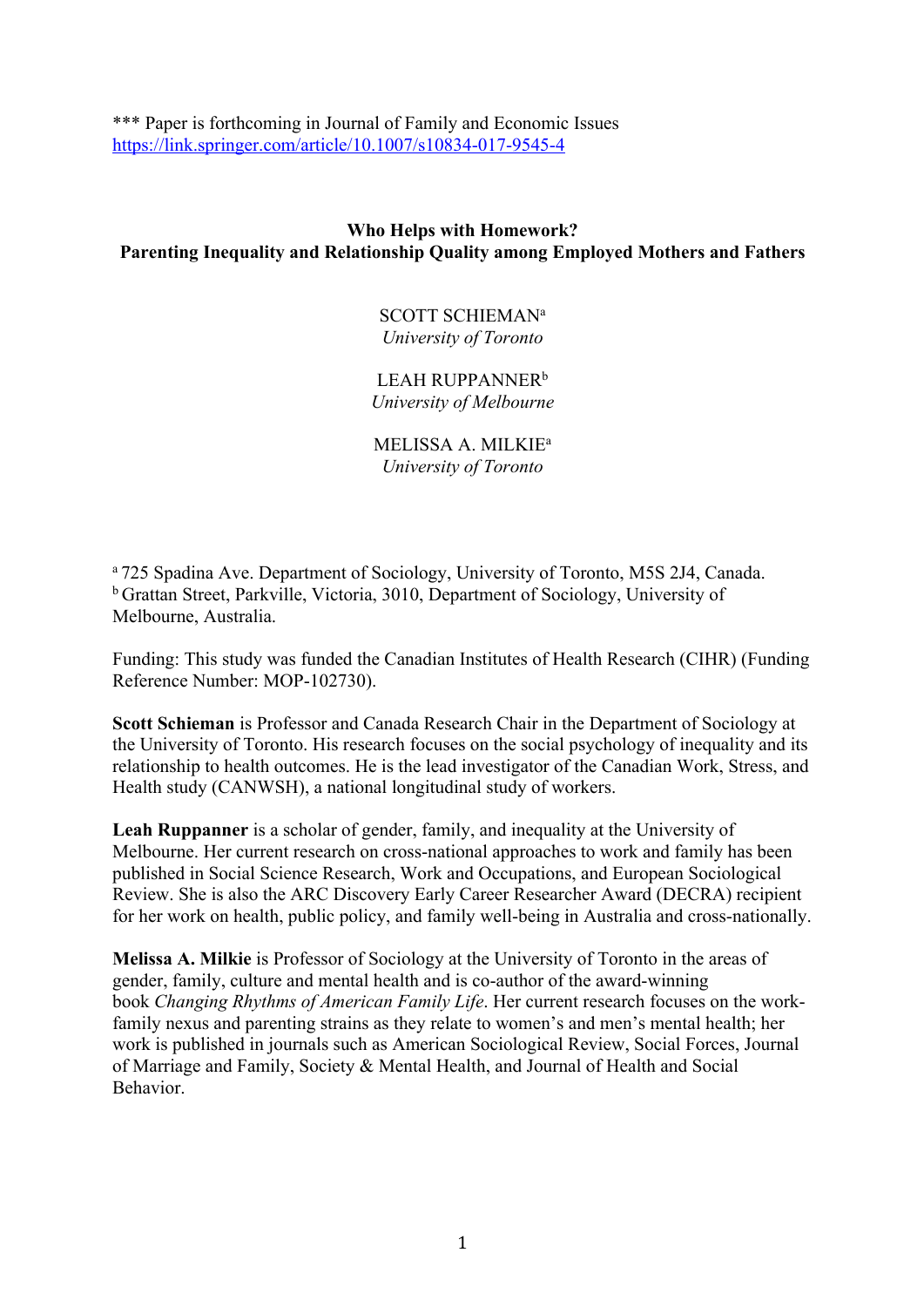# **Who Helps with Homework? Parenting Inequality and Relationship Quality among Employed Mothers and Fathers**

## **Abstract**

This study investigated the relationship between parenting inequalities and feelings of relationship quality, and whether those patterns differed for women and men. Using data from the nationally representative 2011 Canadian Work, Stress, and Health Survey  $(N=1,427)$ , we documented the relevance of perceived unfairness of the division of parenting and the ways that employment status and work hour preferences ("mismatch") modify those relationships. We found that mothers in dual-earner households experience greater parenting inequalities than do similarly-situated fathers, net of housework inequalities. The negative association between parenting inequality and relationship quality was stronger among mothers—but that was due to perceived unfairness in the division of parenting tasks. We also observed that the detrimental effect of parenting inequality was stronger for mothers who worked part-time—but that was because of work hours mismatch: they tended to prefer to work longer hours. Our results contribute to the gendered nature of the division of parenting labor and its intersection with work hours and preferences.

Key Words: parenting responsibilities, household labor, marital quality, relationship quality, marital satisfaction, perceived unfairness, work hour preferences, hours mismatch, Canada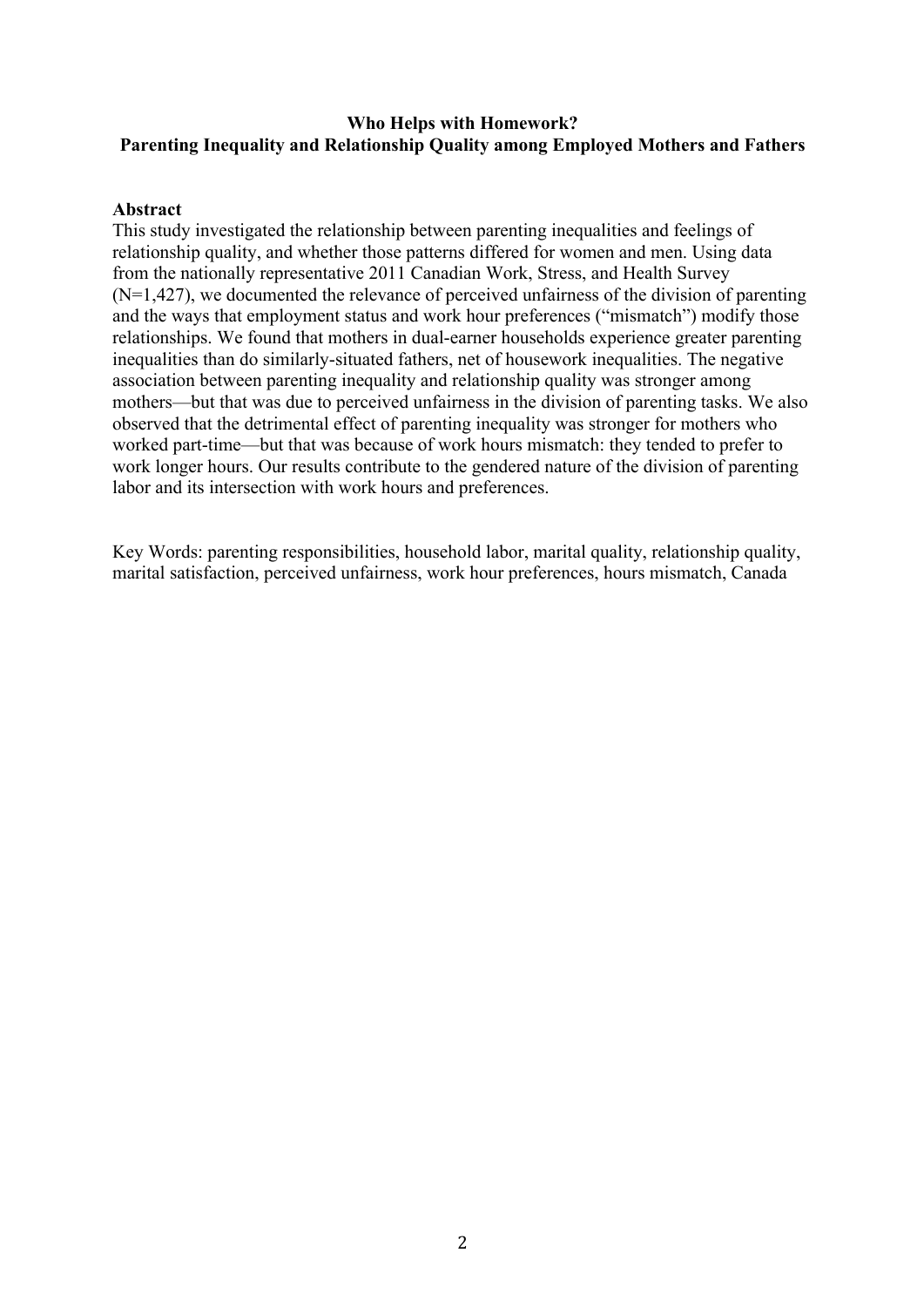## **Who Helps with Homework? Parenting Inequality and Relationship Quality among Employed Mothers and Fathers**

Parents have an enormous job that goes well beyond the routine daily chores of preparing meals, cleaning the house, and making a home for their family. Each day, parents must ensure that offspring are equipped to start their own work—that of schooling—both in terms of homework preparation and through the daily tasks of getting children out the door with the proper clothing, equipment, hygiene, and meals. Moreover, children and families require an enormous amount of additional "planning" work, to ensure that family members are getting to the many places they need to, both in the immediate time frame, but also for the near and far future. This would include planning for children's academic, social, and extracurricular lives—no small task in a competitive economy when parents' work is that of "safeguarding" children's futures (Milkie and Warner 2014). This kind of parenting work occurs above and beyond that of the daily care of young children, and lasts for many years; it can be quite exhausting to parents (Bianchi et al. 2006).

The ways that these kinds of parenting tasks and activities are divided—and their consequences—are important to relationships and parents' well-being (Milkie et al. 2002). According to equity theory, inequality in social exchange fosters unfavorable cognitive, affective, and behavioral outcomes (Hegtvedt and Parris 2014; Walster et al. 1973). Developed along a social psychological tradition, equity theory was initially applied to assess social exchange among strangers or in the workplace (Adams 1965; Homans 1961, 1964). A fruitful family literature extended equity theory to unpaid work and interpersonal marital dynamics (Lively et al. 2008, Lively et al. 2010; Steelman and Powell 1996; Sprecher 1986, 1992). Yet inquiries have focused almost exclusively on housework inequalities. Lively and colleagues (2010) showed housework inequality was linked to greater anger, depression, and unhappiness more strongly among men (than women) who performed a larger share. Housework inequality also decreased relationship satisfaction and increased the odds of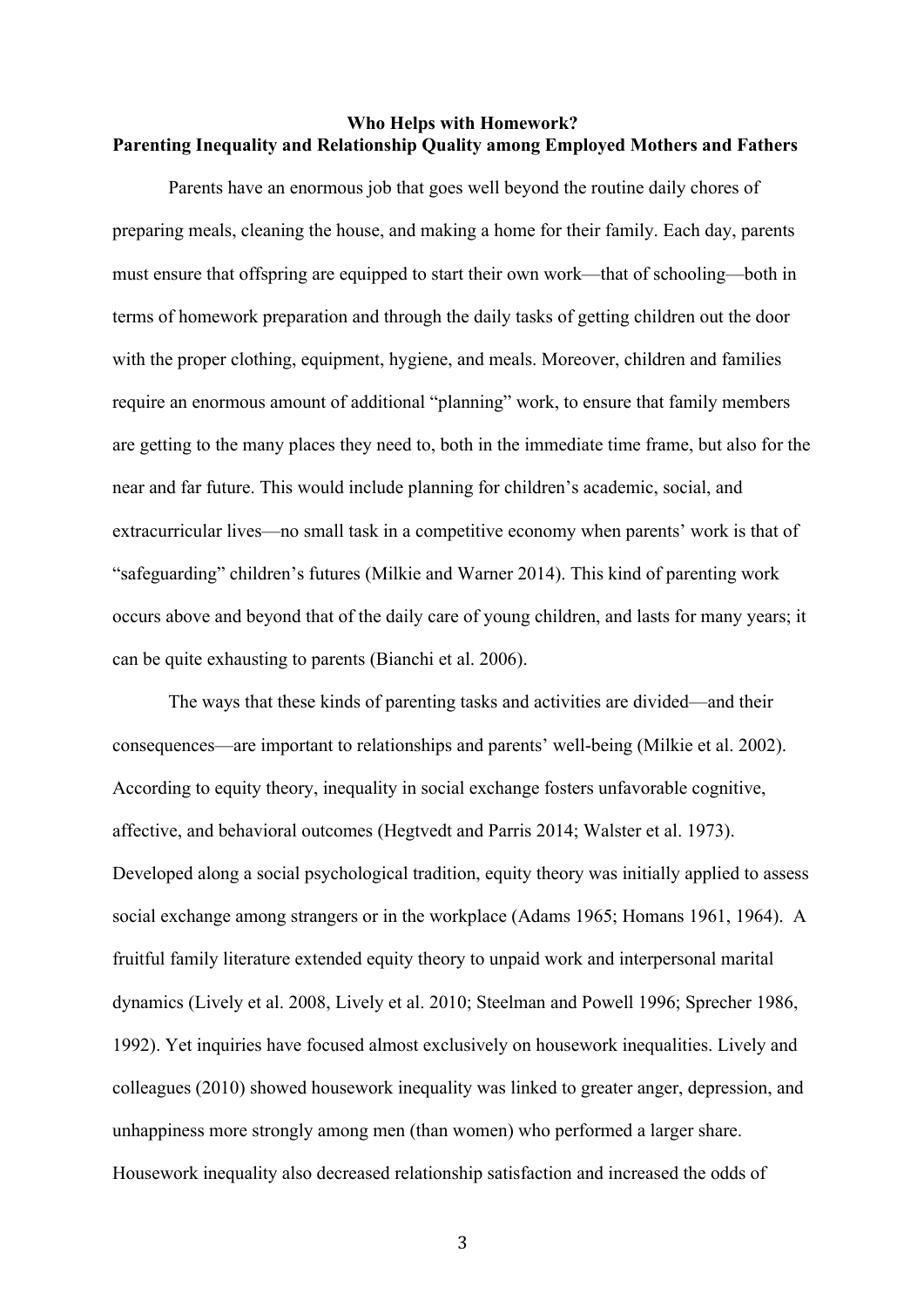breaking-up and divorce, especially when women performed a larger-than-fair-share of the housework (Olàh and Gähler 2014; Ruppanner et al. 2017). Across this literature, two consistent conclusions have been drawn: (1) inequality deteriorated relationship quality; (2) these divisions and the consequences were gendered. Yet, the limited focus on housework inequality neglects other key sources of domestic inequity, such as parenting labor, which may jeopardize relationship quality.

In the present study, we applied equity theory to estimate inequality in couples' parenting arrangements and activities. Parenting inequality can occur as either (a) doing more than one's share (*under-benefitting*) or (b) doing less than one's share (*over-benefitting*), with an equitable sharing as the standard reference. Parental activities are critical sites of marital negotiation (Hochschild 1989; Milkie et al. 2002). As equity theory predicts, the unequal division of parenting tasks and activities should foster feelings of injustice and contribute to a reduced sense of interpersonal closeness—especially for those who under-benefit (Cropanzano and Folger 1989; Hegtvedt and Killian 1999; Krehbiel and Cropanzano 2000). We directly tested these claims, paying explicit attention to the different levels of relationship quality that are associated with under- versus over-benefitting.

While equity theory provides clear theoretical grounding to explain the negative emotional consequences of inequity, it lacks theoretical rigor to explain *why* the relationship between parenting inequality and relationship quality might vary by gender and employment status. To fill that gap, we also applied a gendered version of role strain theory that identifies how gender norms of female caregivers and male breadwinners structure work and family roles. As a result, some women take on unequal parenting and housework shares based on socialized gender role expectations—what Glenn (2010) calls a form of "coercion" into caregiving. The power of these gender role expectations is visible through time trend data documenting women's larger parenting and housework shares across employment statuses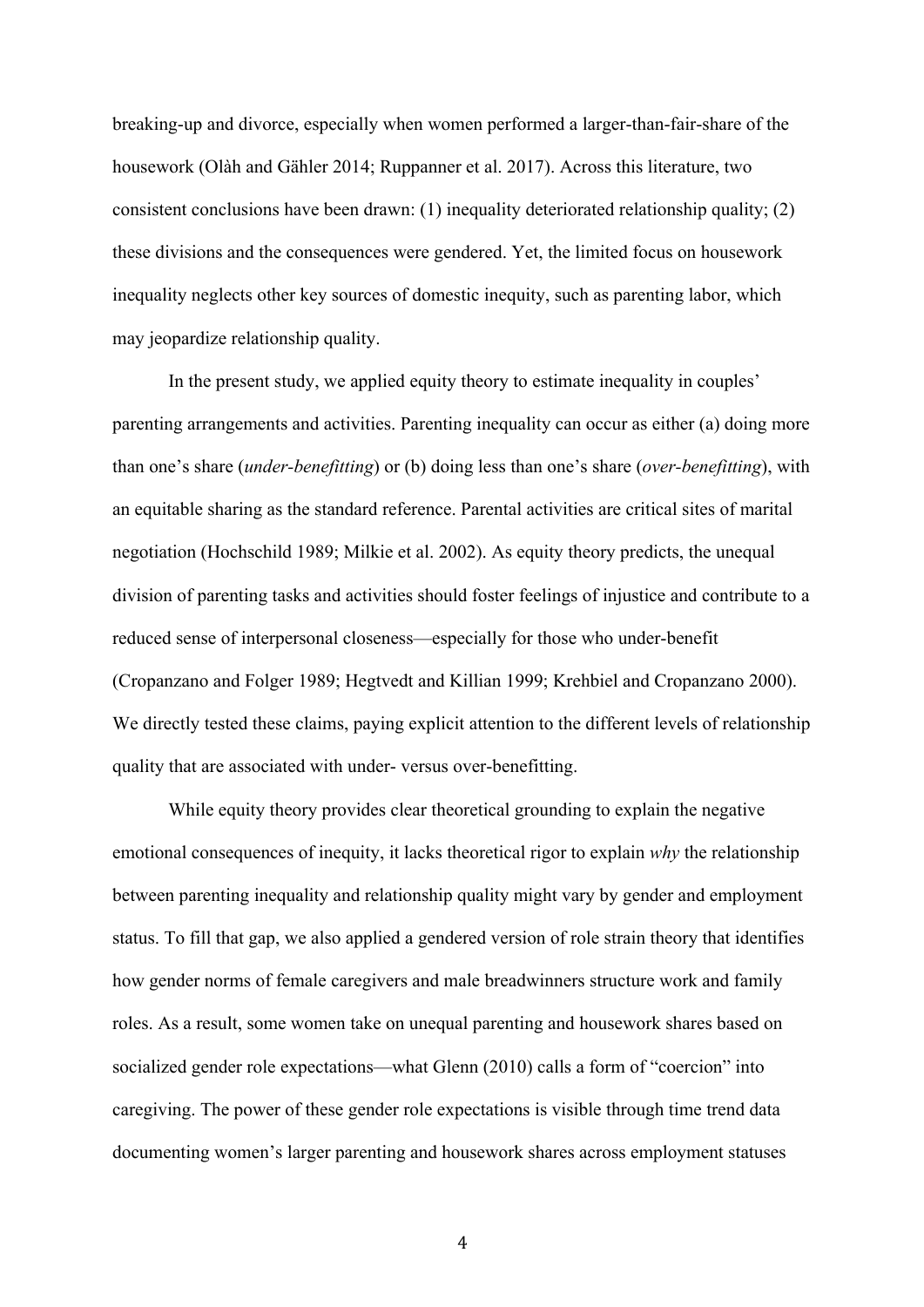(Bianchi et al. 2006). Thus, gender role expectations underpin work and family time allocations with women assuming a larger share of domestic labor (parenting and housework) even when they are employed full-time (Bianchi et al. 2000).

Although these trends in time use are well-documented, less is known about how gendered inequality in parenting is linked to relationship quality. We applied equity and gendered role strain theories to empirically test these associations, paying careful attention to the gender distribution of work. We analyzed data from a 2011 national sample of working Canadians (the Canadian Work, Stress and Health Study- CANWSH) to investigate if the association between parenting inequalities and relationship quality differs for mothers and fathers. If so, we hypothesized that any observed differences might be due to the degree of perceived unfairness about the division of parenting tasks. We tested models for within- and between- gender, anticipating that mothers and fathers would report different experiences. And, we assessed parenting activities net of the division and perceived fairness of housework, which is an important step to disentangle and extend the literature on parents' unpaid labor, gender, and relationship quality. Then we asked: How does relationship quality fare in a context where one does more than his or her fair share of the parenting *and* works long hours? Alternatively, is it possible that the combination of parenting inequalities and parttime work has a more negative link to relationship quality? And, how do work hour *preferences* inform these possibilities? Our analyses allowed us to weigh theoretical arguments about equity, role strain, and coerced care to understand how the division of parenting links to relationship quality.

## **Background**

**The division of parenting tasks and relationship quality.**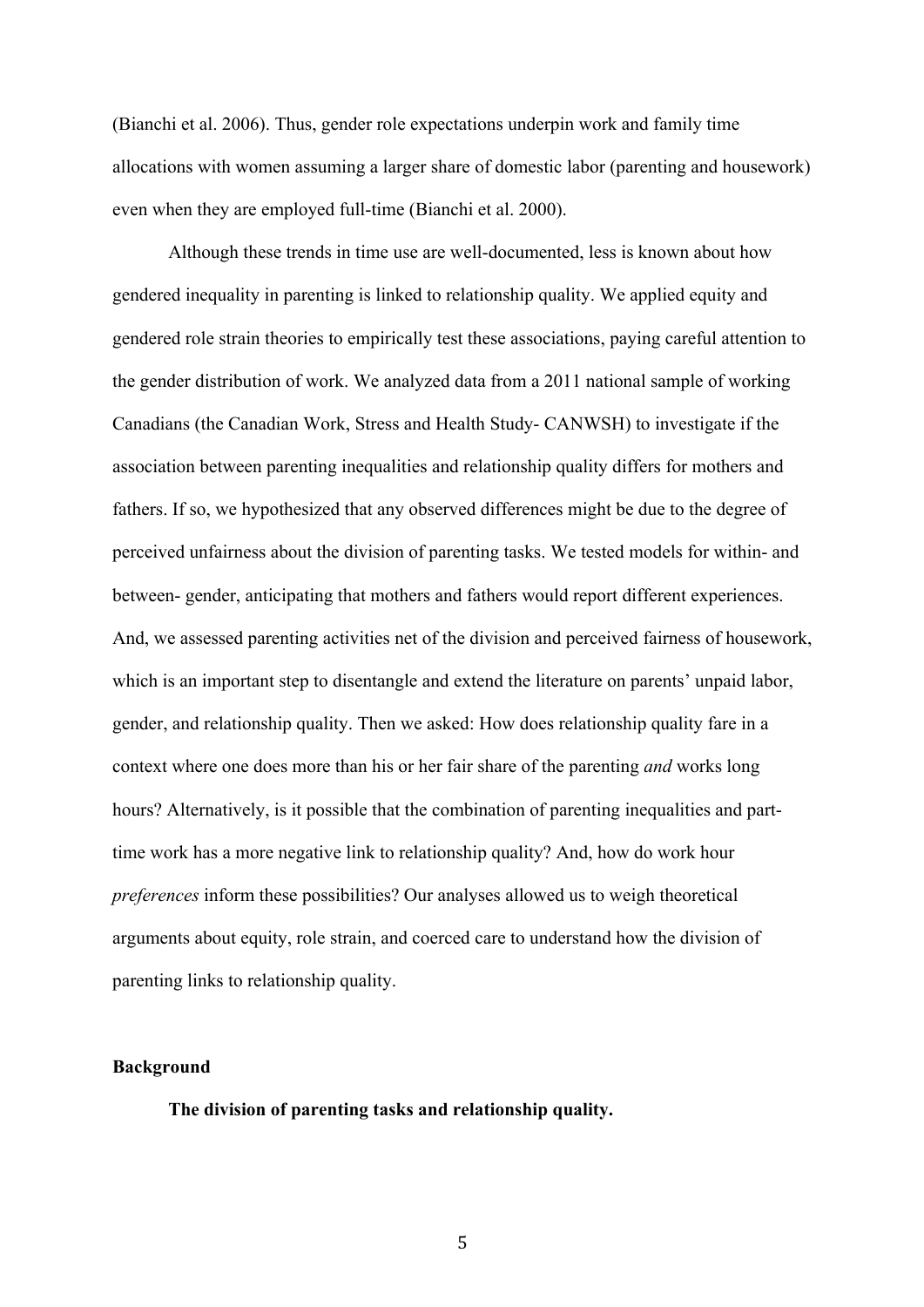According to equity theory, receiving more or less than one's fair share in a social exchange fosters a sense of injustice and the associated negative responses (Adams 1965; Carrell and Dittrich 1978; Cropanzano and Folger 1989; Hegtvedt and Killian 1999; Krehbiel and Cropanzano 2000; Pritchard 1969; Walster et al. 1973). To mitigate the negative fallout, individuals try to restore equity. If this is not possible, they might modify cognition, behavior, or terminate the relationships to neutralize the emotional threat (Adams 1965). Thus, equality in social exchange is seen as the ideal, and inequality can foster an unpleasant relationship climate.

Traditionally, equity theory was tested among strangers in laboratory settings (Adams 1965; Carrell and Dittrich 1978; Hegtvedt and Killian 1999; Pritchard 1969; Walster et al. 1973). Recent scholarship has sought to apply equity theory to the understanding of interpersonal relationships in the household in order to provide a more accurate picture of equity in relationships (Lively et al. 2008, Lively et al. 2010; Steelman and Powell 1996). For example, Lively and her colleagues (2010) tested the relationship between housework inequality and a range of emotions, showing that unequal housework divisions were detrimental to both partners. In line with equity theory, the partner who performs a larger share of the housework reports more negative emotional responses. However, housework inequality also undermines the advantaged partner who reports greater negative emotions and self-reproach. Inconsistencies in couples' housework reports, notably discounting one's partner's greater housework contribution, deteriorated relationship quality, and fostered the contemplation of relationship dissolution or actual termination (Ruppanner et al. 2017). As these studies indicate, housework inequality generates an unfavorable affective and interpersonal climate.

Although providing an invaluable test of equity theory, the existing unpaid workfamily conflict literature's primary focus on housework inequality neglects how other forms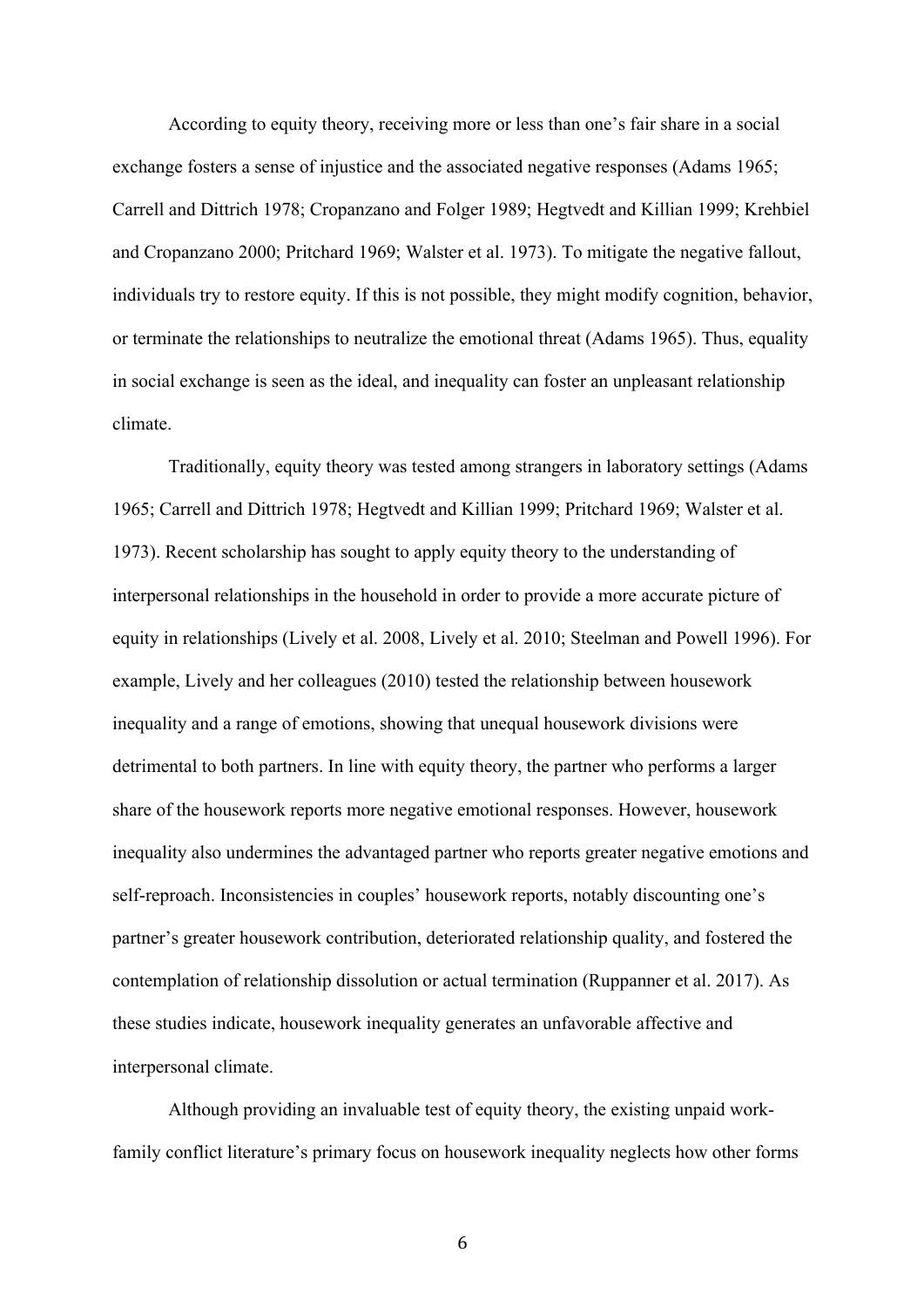of domestic inequity can shape relationship quality. Indeed, while a vast literature shows work-family conflict deteriorates relationship quality, less is known about distinct parenthood versus housework effects (Fellows et al. 2016). To fill this gap, we extend equity theory to understand how parenting inequality is associated with relationship quality—net of housework inequality. Predictions from equity theory are clear: unequal parenting divisions should diminish relationship quality for both partners. As indicated by housework studies, inequality—whether experienced oneself or by one's partner—evokes unpleasant affective responses. Thus, equity theory posits negative outcomes regardless of who is disadvantaged in parenting tasks.

The unequal division of parenting is intricately interwoven with perceptions of unfairness about this role arrangement. According to equity theory, it seems reasonable to expect that at least some of the hypothesized negative association between inequality in the division of parenting labor and relationship quality should be attributable to differences in perceived unfairness of parenting divisions. Prior research on housework inequality supports this claim. For example, Claffey and Mickelson (2009) found that perceived unfairness mediates the relationship between the division of household labor and unfavorable outcomes, including marital problems and spousal conflict. In a study of women, Stohs (1995) found that comparing one's contribution to household labor to the contribution of one's spouse indirectly predicted spousal disputes by decreasing satisfaction with the division of labor. Other studies supported the finding that perceptions of fairness varied by how much work was dedicated to the traditionally gendered sphere in which it is conducted—that is, domestic labor for women versus paid labor for men (e.g., see Wilkie et al. 1998). Extending these findings to parenting, we hypothesized that perceived unfairness in parenting divisions would mediate the relationship between an unequal division of parenting labor and relationship quality.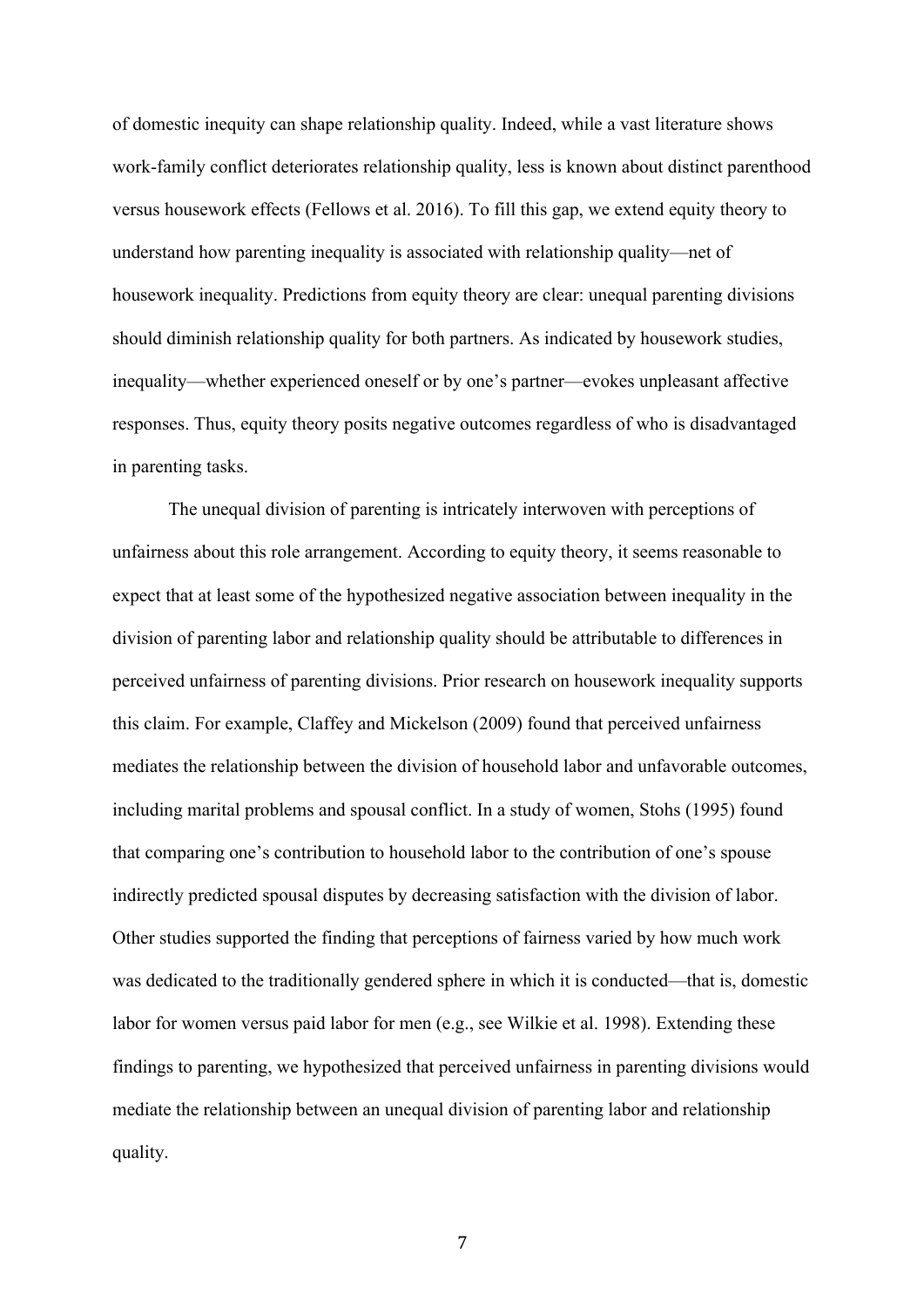### **Bringing in gender: expanding equity theory to test gender differences.**

In many respects, the classic formulation of equity theory is "gender neutral"—that is, it predicts that inequality should be associated with unfavorable cognitive, affective, and behavioral responses *regardless of gender*. And yet, research that tests equity theory demonstrates that men tend to report more negative affect when they perform a larger share of the housework (Lively et al. 2008). Traditional gender role norms link femininity to domesticity and masculinity to economic productivity (Feree 1990). Violations of gender norms *and* inequity may create greater vulnerabilities among men who take on a greater share of housework. However, whether inequality in parenting—activities that often hold deep symbolic meaning—creates similar gendered responses remains an unexplored question. Younger men rank equity in parenting a top priority, which represents a generational shift in attitudes documented decades ago (Coltrane 1997; Pedulla and Thebaud 2015). While the bulk of scholarship concentrates on the association between housework inequality and relationship quality, cultural shifts in masculinities and fatherhood imply that parenting inequities might function somewhat differently.

These questions highlight a gap in the literature. Mothers do about twice as much childcare as fathers (Bianchi et al. 2012), with the gaps larger for routine activities like feeding and grooming of children than for interactive activities such as reading with or playing with them. Many core parenting tasks and responsibilities, such as helping the children with their homework, helping them get ready for school, or organizing the family's activities are understudied, particularly as they link to the quality of the spousal relationship. Family members hold different views of how much childcare each partner does and should do (Milkie et al. 2002) and these core parenting responsibilities are time intensive, and thus the site of significant spousal negotiation (Fox 2009). Gender is the dominant status for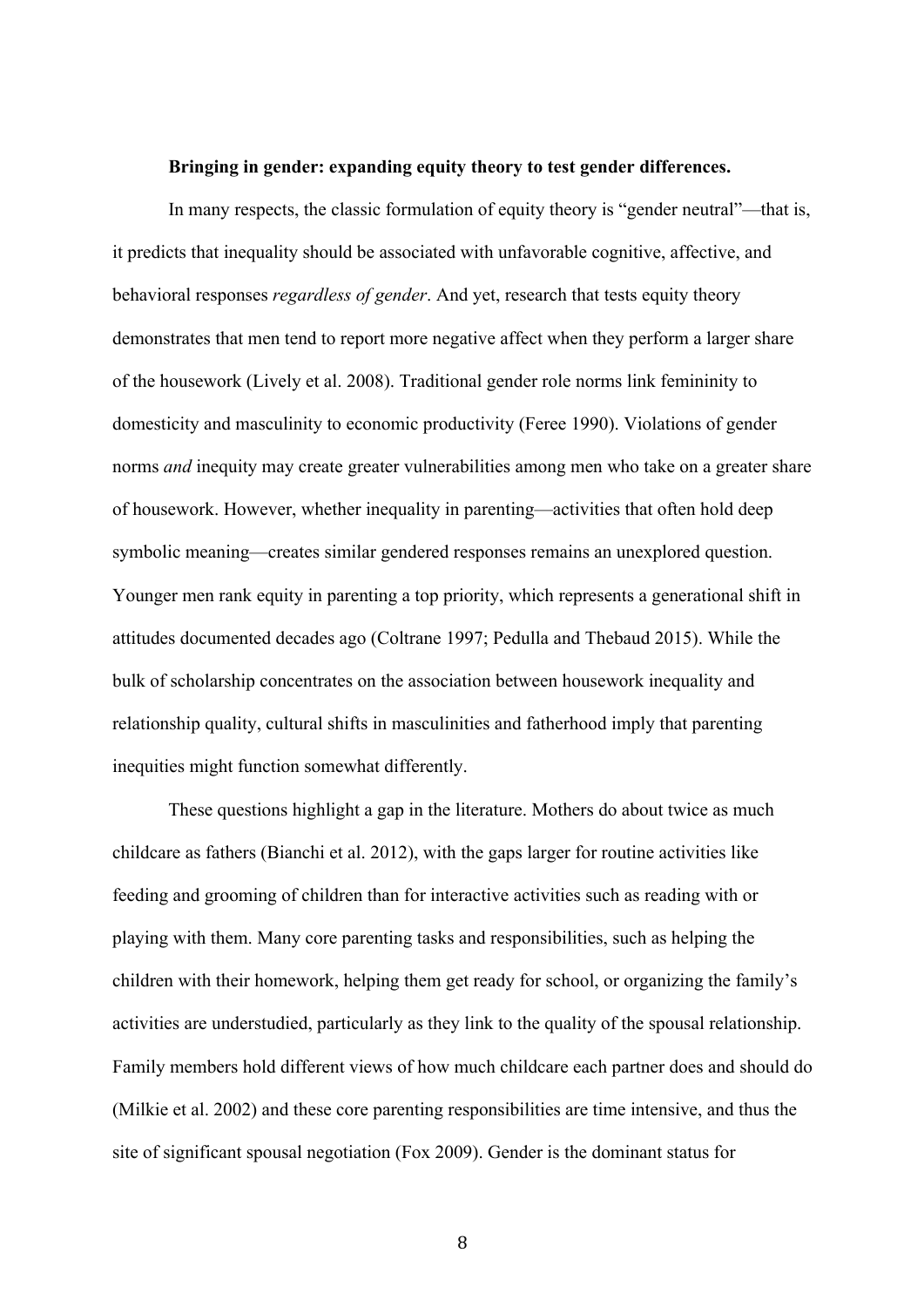organizing childcare tasks, with mothers disproportionately responsible for parenting even when they are employed full-time (Hochschild 1989; Maume 2008). As these studies indicate, parenting activities and responsibilities have remained intimately tethered to gender.

Whether the gendered division of parenting links to relationship quality requires additional investigation. To reiterate, equity theory—which is gender neutral—predicts that parenting inequality should be associated with poorer relationship quality regardless of gender. Yet, other research clearly demonstrates the highly gendered consequences of domestic inequality. For instance, mothers' greater relative contribution to parenting explains why they tended to report more anger compared to fathers (Ross and Van Willigen 1996). Gender imbalances in emotion-work among married couples with young children is linked to women's reduced feelings of marital love and an increased experience of marital conflict (Strazdins and Broom 2004). Women who feel discounted in their housework contributions also tend to report lower relationship satisfaction and are more likely to consider breaking-up compared to women in couples that have an equitable division of housework (Ruppanner et al. 2017). But the literature still lacks clear evidence about the association between the everyday tasks of parenting and relationship quality among employed mothers and fathers.

Collectively, the theoretical and empirical perspectives articulated above provide a rationale for the following three inter-related hypotheses:

**HYPOTHESIS 1A** (*The Inequality Hypothesis*): Parenting inequality—both underbenefitting and over-benefitting—will be associated with lower relationship quality.

**HYPOTHESIS 1B** (*The Gendered-Inequality Hypothesis*): The negative association between parenting inequality and relationship quality will be stronger among mothers compared to fathers.

**HYPOTHESIS 2** (*The Inequality-Unfairness Hypothesis*): Differences in the perceptions of unfairness in the division of parenting duties will account for the negative association between the division of parenting labor and relationship quality.

**Work hours and hours mismatch as modifiers: role scarcity or captivity?**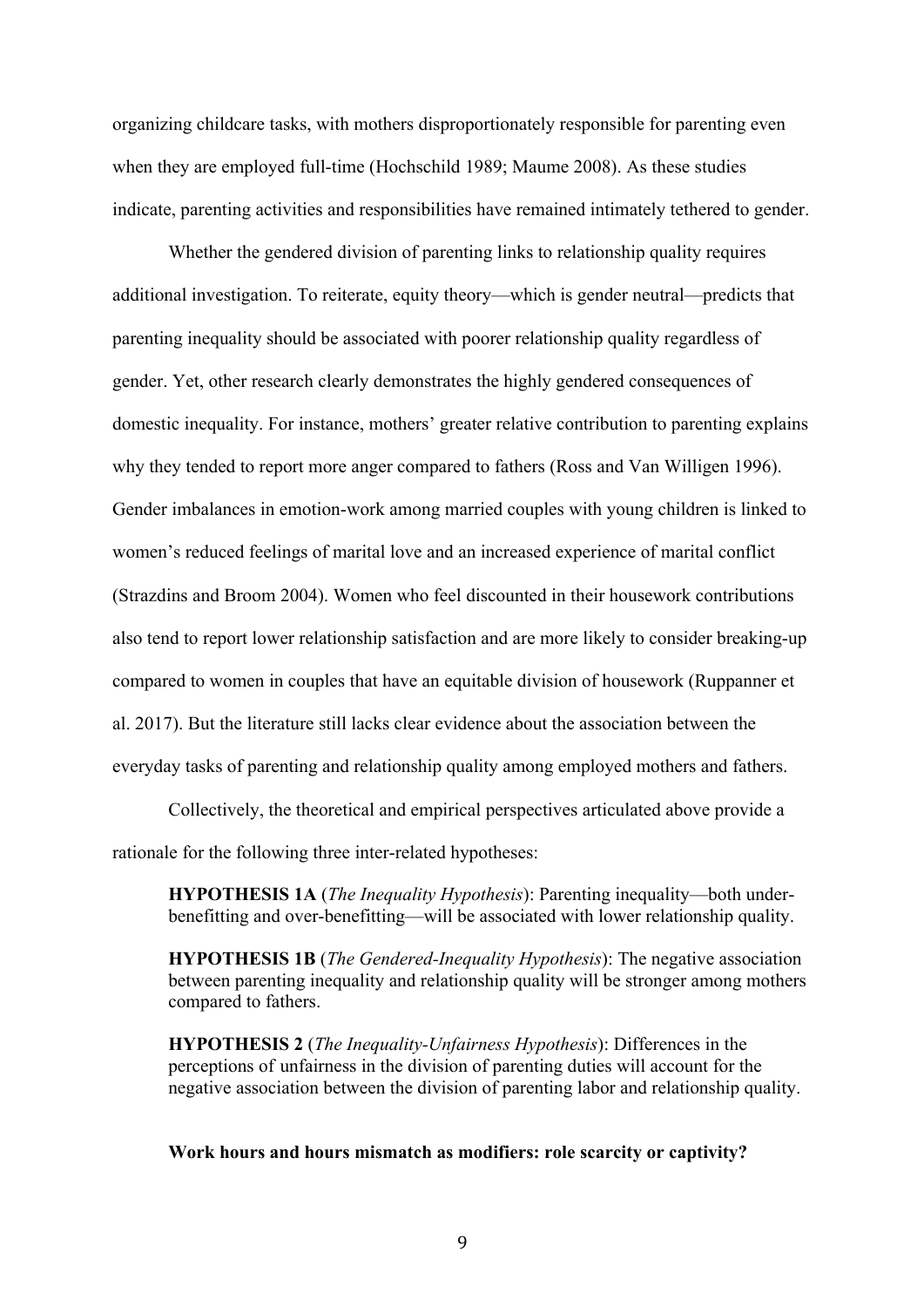Although equity theory is clear in its prediction that perceived inequality should be related to unfavorable fallout, it provides less insight about why some social groups might be more vulnerable than others. To fill this gap, we extrapolated from role strain theory to hypothesize about the potential influence of work hours. We identified two scenarios that both produce strain, but for different reasons and in different directions. The first pattern refers to *role scarcity* because it focuses on under-benefitting in the division of parenting and (a) *longer* work hours (full-time/overwork) and (b) a preference for *fewer* work hours. This combination might be detrimental because it situates parenting inequity in a context of limited time and energy—and the desire for fewer hours might reflect parenting challenges. This role scarcity hypothesis underscores a basic point: Employed parents must often navigate competing expectations and responsibilities of these roles, which can result in interrole strain (Jacobs and Gerson 2004). These conditions might diminish relationship quality.

Mothers may be particularly vulnerable to the negative consequences of role scarcity because social norms equate "good" parenting with time intensive and mother-provided care (Hays 1996). These gender role expectations may pressure mothers into caregiving roles regardless of their preferences—a process that captures more institutional pressures that "coerce" women into care (Glenn 2010). As a consequence, mothers, more so than fathers, may be most sensitive to the intersection of longer hours and under-benefitting in the division of parenting. Although women and men rated parental responsibilities as among the most enjoyable of all forms of unpaid labor (Bianchi et al. 2006), mothers consistently reported the greatest strain in reconciling competing work and family demands (Hill 2005; Poortman and van der Lippe 2009; Schieman and Young 2011). According to Bianchi and her colleagues (2006), parents in recent decades reported spending more time with their children than parents in the past—but continued to feel that they were not giving enough. This feeling may be especially potent for mothers given the cultural ideal of *intensive motherhood*, which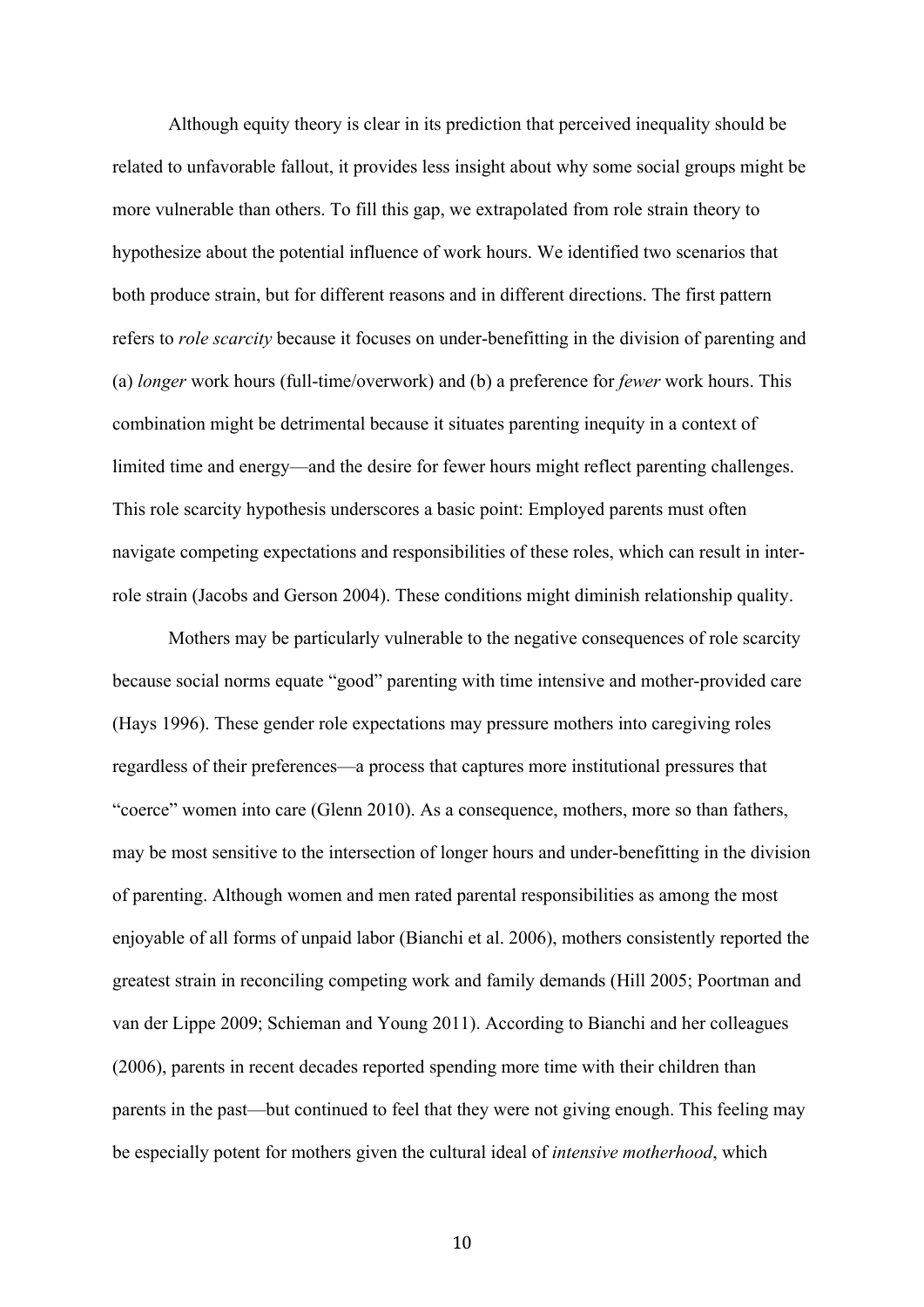encourages women to put their children's needs above their own careers, leisure-time, and relationships (Hays 1996). Mothers shoulder a larger share of parenting duties even when both partners work full-time, identifying how gender role ideology reinforces domestic inequality (Bianchi et al. 2006). By contrast, men's greater time in paid work reduced their participation in parental activities, compounding parenting inequality (Bonney et al. 1999). Although men are increasingly expected to devote more time to parenting responsibilities, the burden still rests disproportionately on mothers, making the pressure of time spent in parenting tasks more stressful for women than men (Milkie and Warner 2014).

Mothers' disproportionate share of parenting responsibilities may also make it more difficult for employed women to feel as if they are successful in achieving work-family fit. For example, among working parents, Simon (1995) observed that mothers felt unable to 'successfully balance' the demands of work and family which often resulted in them 'putting their marriage on the backburner' and undermined relationship quality. Others have noted that even when women successfully balance work expectations and domestic responsibilities, it might come at the expense of leisure, sleep, or self-fulfillment (Milkie and Peltola 1999). In sum, the hours devoted to the work role likely have gendered consequences for women's work and family role strain—and, ultimately, for relationship quality with their spouse.

According to the role scarcity view, mothers employed longer hours (i.e., full-time or overwork) should experience more cognitive and affective fallout from under-benefitting inequity, which can jeopardize relationship quality. Blending role-strain and equity theories, we hypothesized that full-time working mothers who shoulder a greater burden of parenting should experience more injustice, which can undermine relationship quality.

**HYPOTHESIS 3A** (*The Role Scarcity-Work Overload Hypothesis*)*:* Underbenefitting in the division of parenting will be more negatively associated with relationship quality among individuals who work longer hours (full-time/overwork) compared to part-time. This pattern will be more severe for mothers than fathers.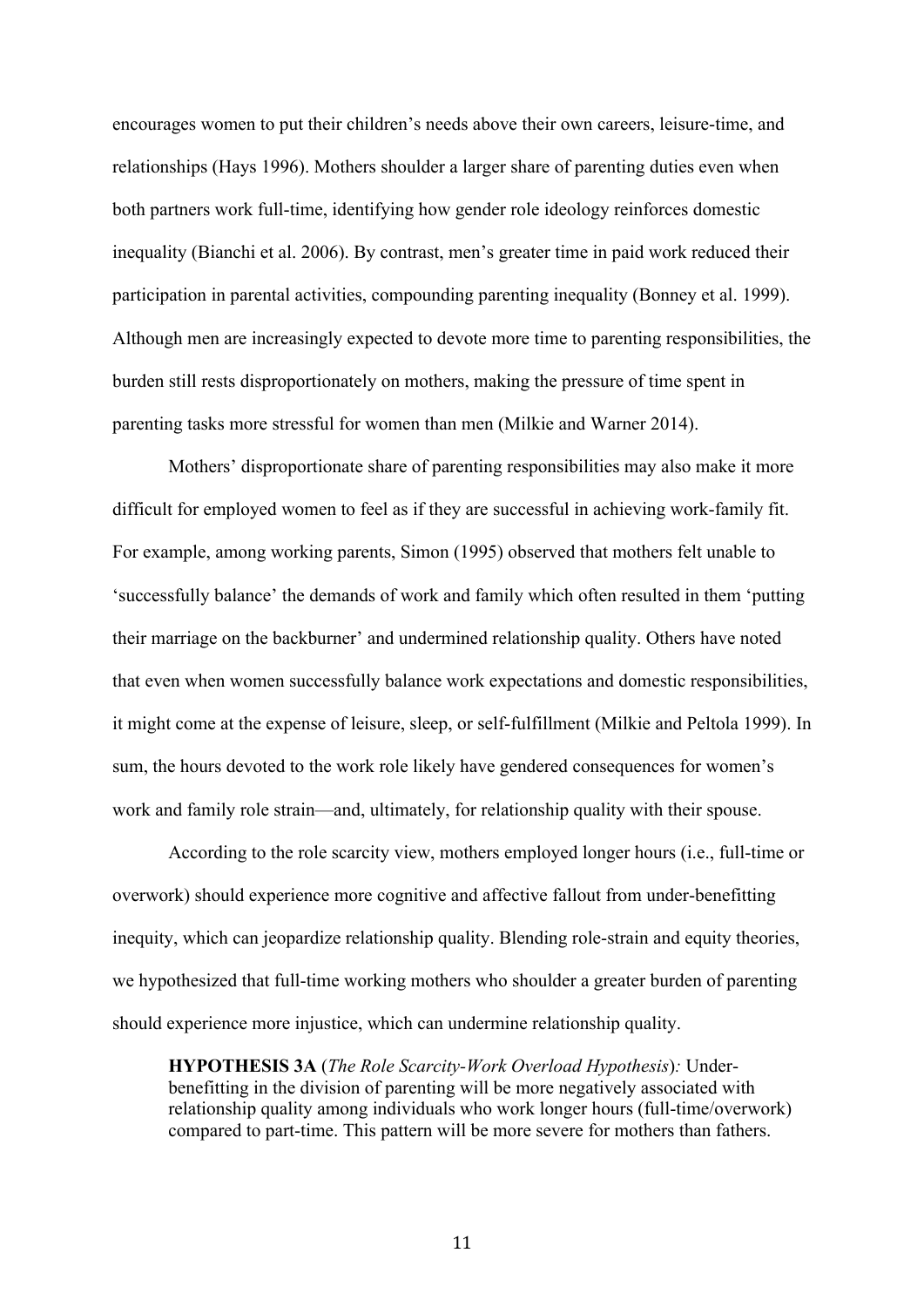**HYPOTHESIS 3B** (*The Role Scarcity-Hours Overwork Hypothesis*)*:* Underbenefitting in the division of parenting will be more negatively associated with relationship quality among individuals who prefer to work fewer hours. This pattern will be more severe for mothers than fathers.

We also identified a potential alternative to the role scarcity hypothesis: the *role captivity* view. In his classic work on the stress process model, Pearlin (1983) articulated this idea of role captivity: "one reflected in situations where we are bound to one role while wishing to play another…it entails an inescapable obligation to be and do one thing at the very time the individual wants to be and do something different. This generates stress" (p. 19). To be clear, our application of the role captivity concept here is not as stark as suggesting a scenario in which mothers working part-time somehow wish they did not have children. Rather, it is a more reasonable claim that perhaps some mothers who experience parenting inequality and work part-time might simply *wish they could work more hours—*but they feel they cannot partly because of (unfair) parenting responsibilities, and this might generate more interpersonal strife at home with one's partner. Nor is the workplace structured to make working full-time easy for mothers, in some instances essentially pushing them out (Stone 2008). Social norms of female caregiving may "coerce" mothers into traditional parenting and employment decisions (e.g., part-time), which may breed animosity and deteriorate relationship quality—especially if mothers desire to work longer hours. As a consequence, mothers may find themselves as "captive" caregivers, unable to match desired work time to the actual work time they are able to commit. This "hours mismatch" characterized by the desire for *more hours* may compound the feelings of injustice associated with under-benefitting in parenting tasks and, as a consequence, link to poorer relationship quality. Thus, we extended role strain theories to assess whether gender role expectations function as a form of coerced care and role captivity.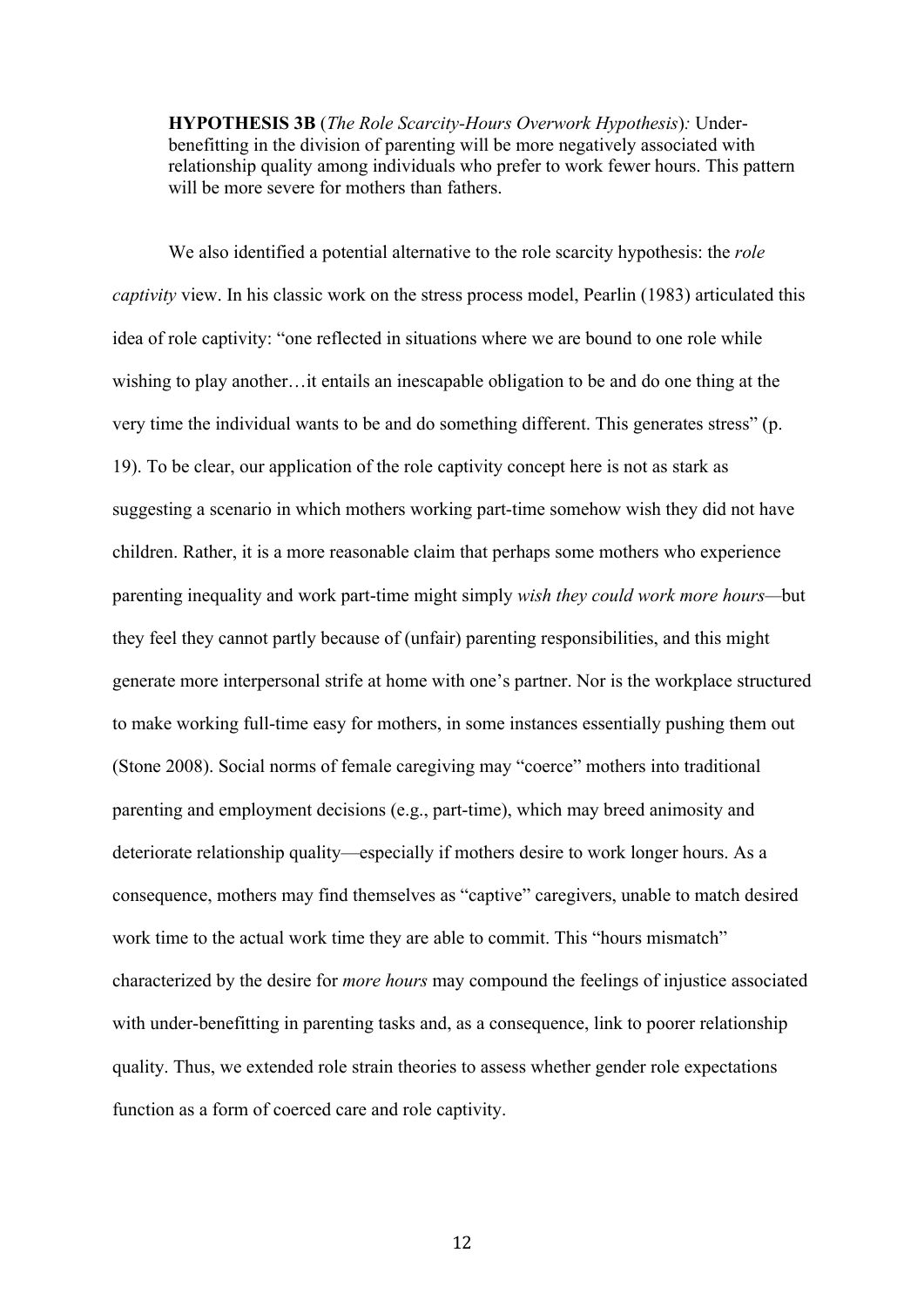**HYPOTHESIS 4A** (*The Role Captivity-Work Reduction Hypothesis*): Underbenefitting in the division of parenting will be more negatively associated with relationship quality among mothers who work part-time.

**HYPOTHESIS 4B** *(The Role Captivity-Hours Underwork Hypothesis):* Underbenefitting in the division of parenting will be more negatively associated with relationship quality among mothers who prefer to work more hours.

### **Adjusting for the division and perceived fairness of housework.**

The main focus of our study centered on the association between working parents' investments in parenting responsibilities and marital quality, given the dearth of research connecting these domains. But it is important to situate this focus alongside an analysis of the division and perceived fairness of housework. Given our scope, we briefly discuss the impact of housework, which has been investigated across a range of studies. Despite some shifts toward a more egalitarian orientation in household labor, women still perform significantly more housework than men—and the tasks that women and men perform are qualitatively different (Wight et al. 2013). Similar to most Western studies, research indicates that Canadian women devoted the majority of their domestic efforts to core activities regardless of employment status (Brayfield 1992). Most of the literature describes the impact of housework on perceived fairness; less is known, however, about parenting activities and perceived fairness. Even when studies have included measures of parenting or childcare activities, study participants are often asked to describe the fairness of the division of family work as a whole, rather than evaluating if the division of housework *and* the division of parenting activities are separately and individually perceived as fair (Coltrane 2000). This is an important contribution of our study because prior research has found that individuals characterized these activities differently, with childcare assessed more favorably than housework (Poortman and van der Lippe 2009). Furthermore, as parenting activities and housework often overlap, it is challenging to completely disentangle perceptions about them. What is more, the link between parenting and relationship quality may be compounded by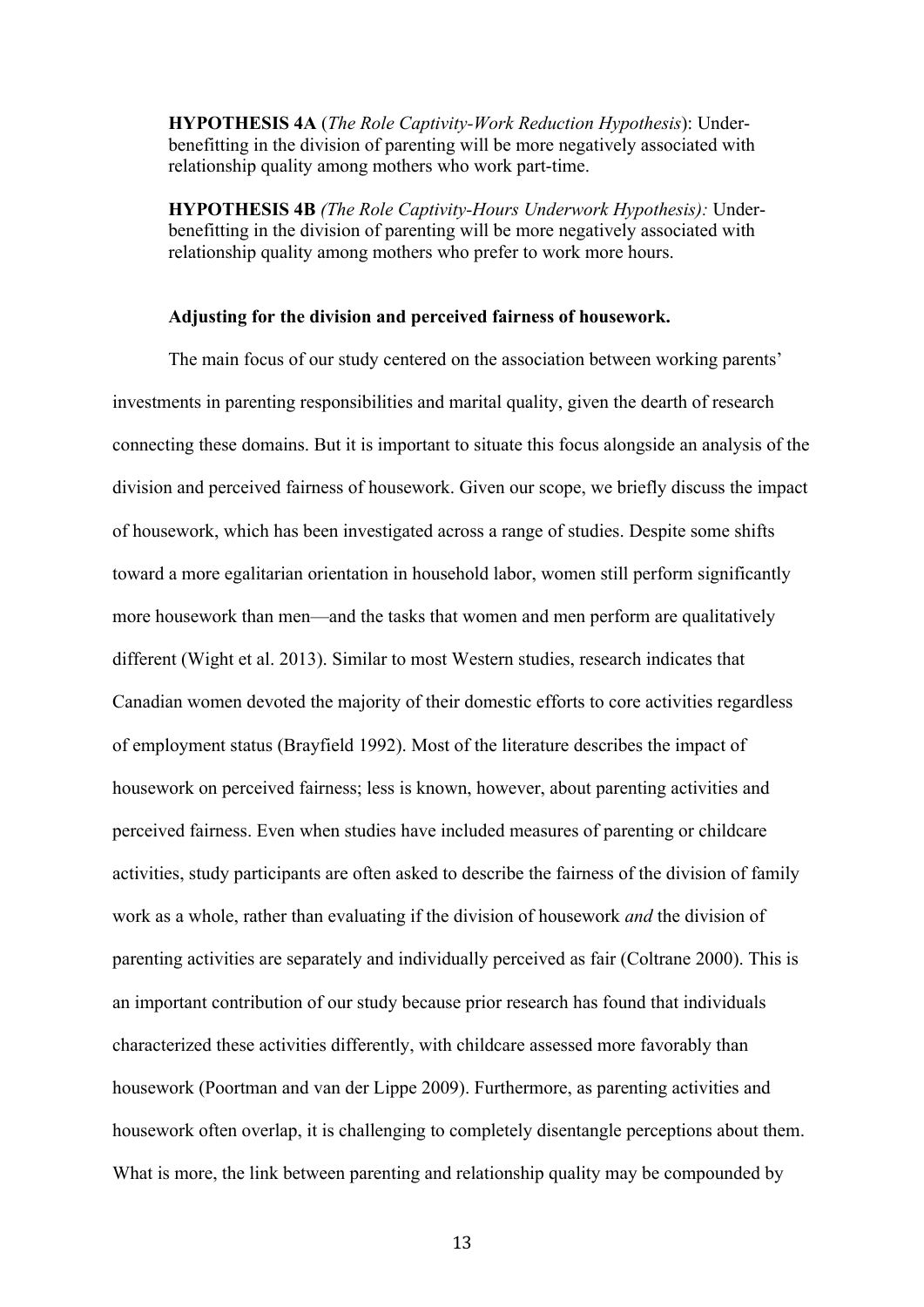mothers' disproportionate childcare time, indicating the need to study these effects net of each other. Relationship quality may be tied to women's overall domestic burden—childcare *and* housework—or more distinctly by one of these domestic shares, indicating the need to weigh them both simultaneously. For these reasons, we accounted for the contributions to and perceived fairness of housework while evaluating the association between parenting and relationship quality.

### **Sample**

To test our hypotheses, we used data from the 2011 *Canadian Work Stress and Health* study (CANWSH), a large national sample of Canadian workers. Interviews were conducted by telephone between January and July 2011. To be eligible, individuals had to be: (1) residing in Canada; (2) at least 18 years of age; (3) currently in a paid job or operating an income-producing business; (4) employed in the civilian labour force; and 5) living in a noninstitutional residence. In households with more than one eligible person, the "next birthday" method was used to randomly select a participant. Calls were made to a regionally stratified unclustered random probability sample generated by random-digit-dial methods. Interviews were conducted in English or French and averaged 35 minutes. A \$20 gift card was offered as incentive. The full sample was  $6,004$ , with a response rate of approximately  $40\%$ .<sup>1</sup> Further,

<sup>1</sup> While a higher response rate is the ideal—and we expended great efforts to achieve one—this has become increasingly challenging for all survey researchers (with limited budgets). There are conflicting views on the meanings and implications of a 'low' response rate. Nonresponse bias in estimates is one concern (Babbie 2010), although research challenges the link between response rates and nonresponse bias (see Curtin et al. 2000; Groves et al. 2007; Merkle and Edelman 2002). To address the possibility that our results were unduly influenced by nonresponse bias, we compared unweighted and weighted analyses in which we weighted the sample based on key demographic statuses (e.g. gender, age, marital status, education) from the most recent Canadian Census. We found few differences between the weighted and unweighted results. Winship and Radbill (1994) argue that controlling for characteristics on which individuals may be under-sampled or over-sampled helps adjust for biases due to these characteristics. Given that all of our analyses include these controls, nonresponse bias should not be a major problem for the estimates reported here. As an additional comparison, the CANWSH response rate of 40% falls in the range of three similar studies: (1) The *2008 National Study of the Changing Workforce* achieved 55% (Families and Work Institute); (2) The *2004 National Study of Overwork in America* achieved a 23% response rate (Galinsky et al. 2005); and (3) in the *2001 National Work–Life Conflict Study* of Canadian workers, the study authors report a response rate of approximately 26% (Higgins and Duxbury 2002).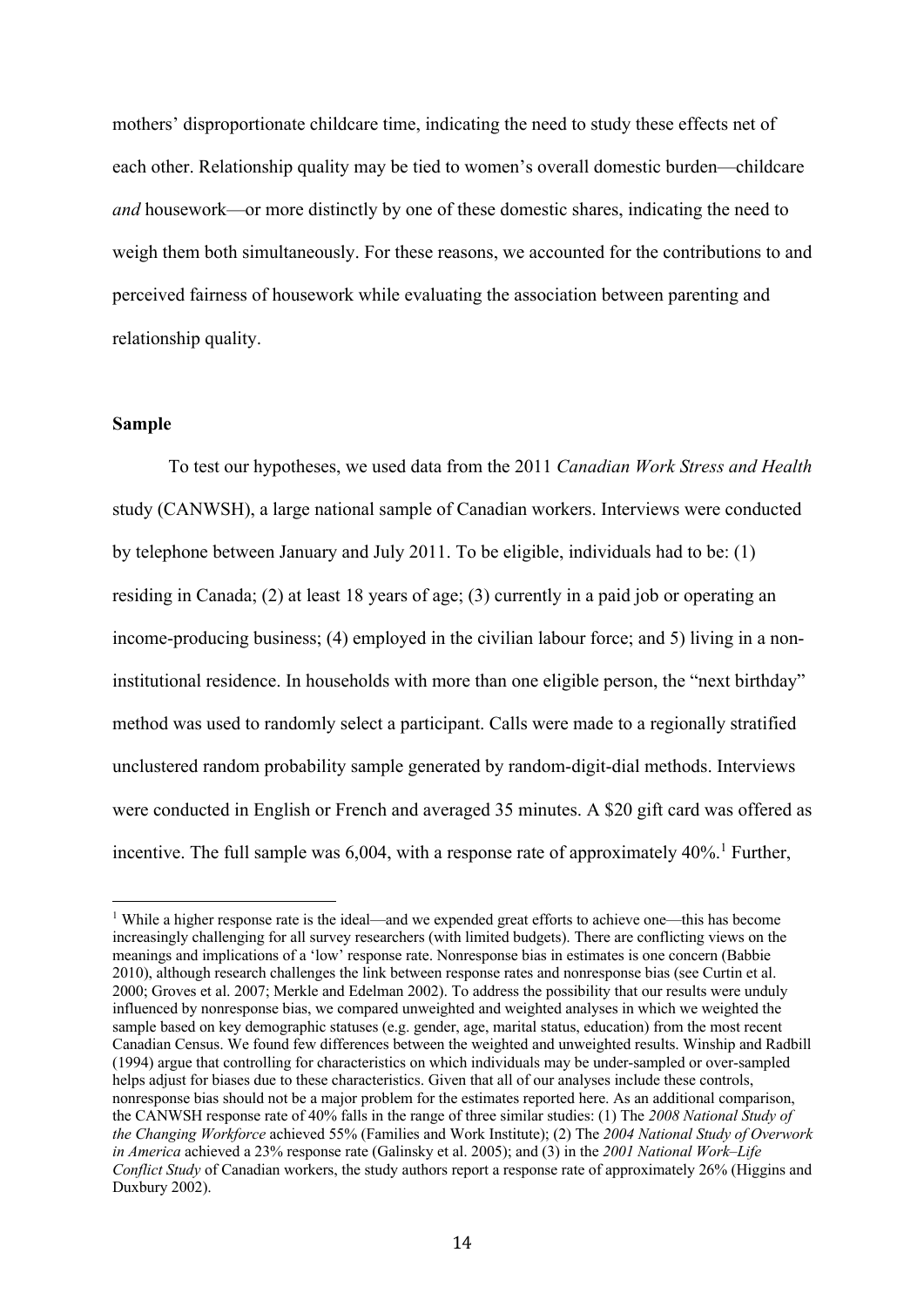given that we sought to examine parenting and relationship quality among *dual-earner parents*, we selected a sub-sample based on the following: (1) the study participant had to be currently married or cohabiting with a partner or common-law spouse; (2) the participant's spouse had to be currently employed; and (3) children under the age of 18 had to reside in the household. We excluded cases with missing values on focal variables. Collectively, these exclusions yielded a final analytical sample of 873 women and 554 men.

### **Measures**

## **Relationship quality.**

We used responses to three items to measure relationship quality. As other published research has described, these relationship quality items contain themes of support and the sense of "togetherness" and are predictive of indicators of well-being (see Young et al. 2014). Study participants were asked if they agree or disagree with the following statements: "I feel very close to my spouse/partner," "My spouse/partner takes time to talk over my problems with me," and "I know that my spouse/partner will always be there for me." We coded the responses as follows: "strongly disagree" (1), "disagree" (2), "agree" (3), and "strongly agree" (4). To create the index, we averaged responses such that higher scores indicate higher levels of relationship quality ( $\alpha = .77$ ).

## **The division of parenting and housework.**

*Division of parenting.* We used responses to three items to assess the division of parenting tasks. Respondents were asked: "Who helps your child with homework?" "Who gets your child ready for daycare or school?" and "Who organizes the family's activities?" If more than one child was presently living in the household, we replaced "child" with "children" in each of these statements. We followed the coding scheme described by Baxter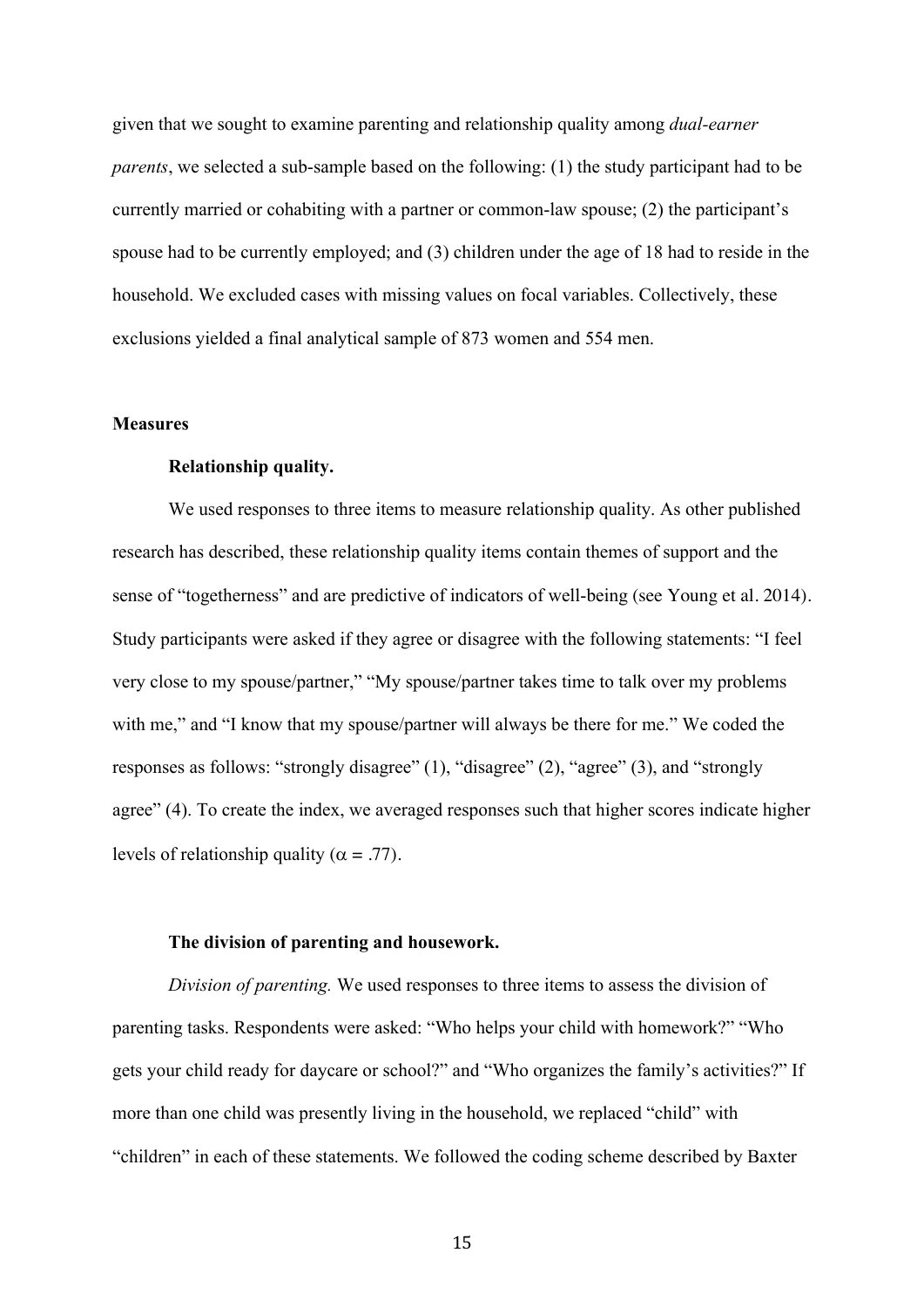(2005) to represent the response choices as proportions: "my spouse/partner always does it" (coded 0), "my partner/spouse usually does it" (coded .25), "we both do it equally" (coded .5), "I usually do it" (coded .75), and "I always do it" (coded 1). We averaged responses to measure respondents' relative contribution to parenting, scored from 0 (none) to 1 (complete). In the analyses, we then used these scores to compare individuals who reported *parenting equality* (.5) as the contrast code and compare them to those who reported *inequality*—either less than equal  $($  < .5) or more than equal  $($  > .5) in the division of parenting.

It was evident that two items— "getting your child ready for school" and "helping your child with their homework"—might be less relevant for some parents, depending on the age of their children. We provided information about the distribution of responses across these items for parents with children of different ages in the Appendix, which reports the number of cases with valid responses including respondents who reported *someone else* performed the task or that the task was *not applicable*. Two main patterns stood out: 1) parents with children younger than age 6 (but who may also have older children) for whom "helping your child with homework" was less often applicable; and 2) parents with children between the ages of 12 and 18 (but who may also have younger children) for whom "getting your child ready for daycare or school" was less often applicable. Despite having the most "not applicable" responses, these cases were not problematic because, after coding "someone else" and "not applicable" responses as missing values, we then averaged the responses to the other parenting items in the creation of our index. For example, if a respondent reported "someone else does it" or "not applicable" to one of the parenting items, we used their responses to the other two items to generate a value on the division of parenting index. A check across items indicated little overlap in "someone else does it" and "not applicable" responses across all three of the parenting items—so these missing values did not pose a problem for the creation of the index.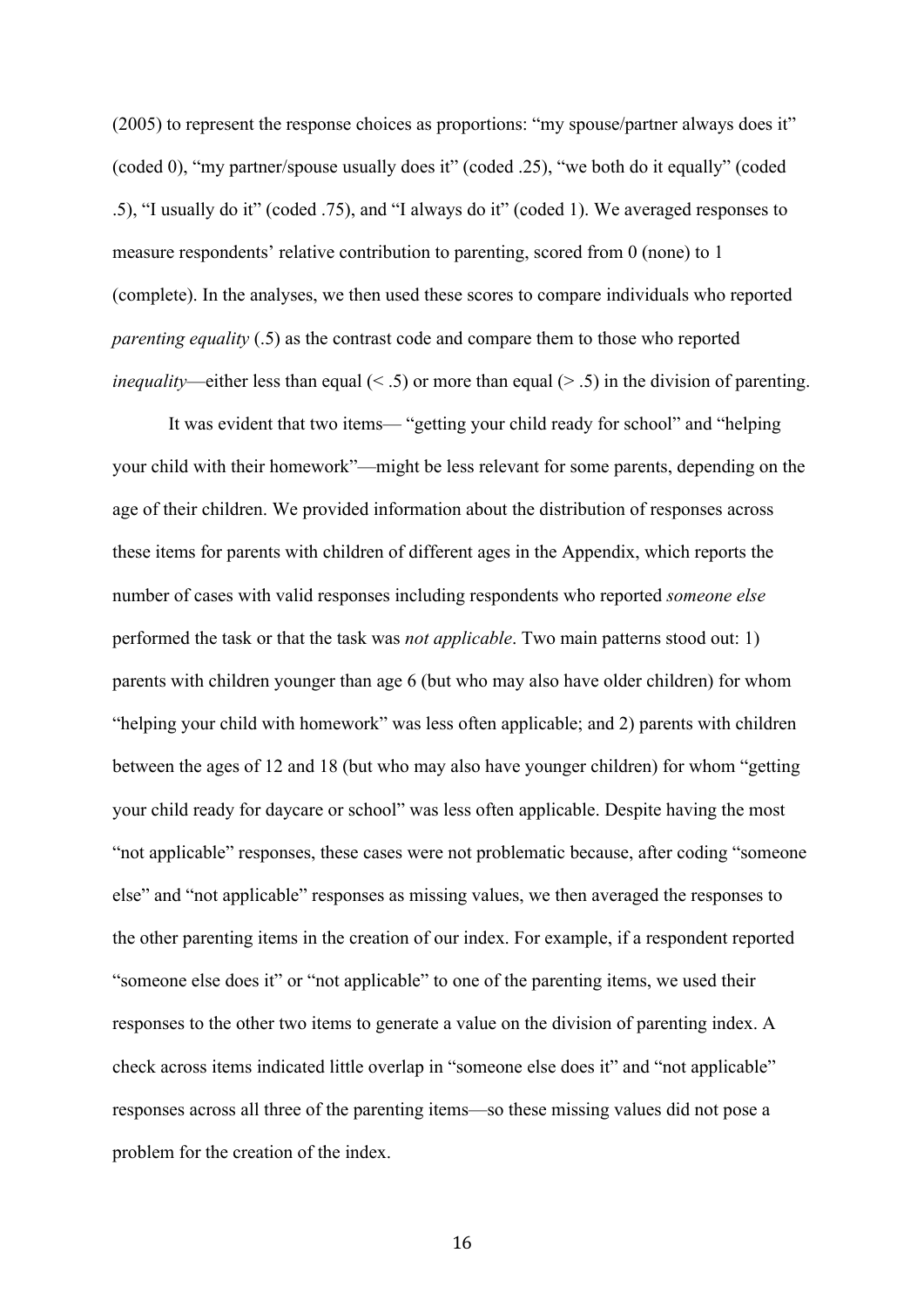*Division of housework.* We measured the division of *housework* in five core tasks cooking, cleaning, dishes, laundry, and grocery shopping. As discussed above, core tasks are less flexible and more repetitive, making it more likely that disproportionate responsibility for this kind of housework will result in strain for individuals. Given this, we asked the following: "Who prepares the meals?" "Who does the laundry?" "Who cleans the house?" "Who shops for groceries?" "Who does the dishes?" We employed the same coding scheme as above: "my spouse/partner always does it" (coded 0), "my partner/spouse usually does it" (coded .25), "we both do it" (coded .5), "I usually do it" (coded .75), and "I always do it" (coded 1). We averaged these responses to create an index of the respondents' relative contribution to housework, scored from 0 (none) to 1 (complete). In analyses, we compared individuals who reported equality (.5) as the contrast code to those who reported less than equal  $(< .5)$  or more than equal  $(> .5)$  divisions of housework.

In constructing this index, we recognized the possibility that some respondents might report that "someone else" performed these housework items. For example, the item "cleans the house" had the largest number of cases who reported paying someone else to do it. Before creating this index, we recoded "someone else does it" responses as missing and then took the average of the responses across all five items. These missing values had a negligible impact for our index because their frequencies across the five items were quite low. Here was the breakdown of those cases: (1) "prepares meals": 9 cases paid someone to do it and 6 cases reported that it was done by someone else other than self or spouse  $($  < 1%); (2) "does the laundry": 11 cases paid someone to do it and 8 cases reported that it was done by someone else  $(1\%)$ ; (3) "cleans the house": 83 cases paid someone to do it  $(6\%)$  and 7 cases reported that it was done by someone else  $(< 1\%)$ ; (4) "shops for groceries": 2 cases paid someone to do it and 1 case reported that it was done by someone else  $(1\%)$ ; and  $(5)$  "does the dishes":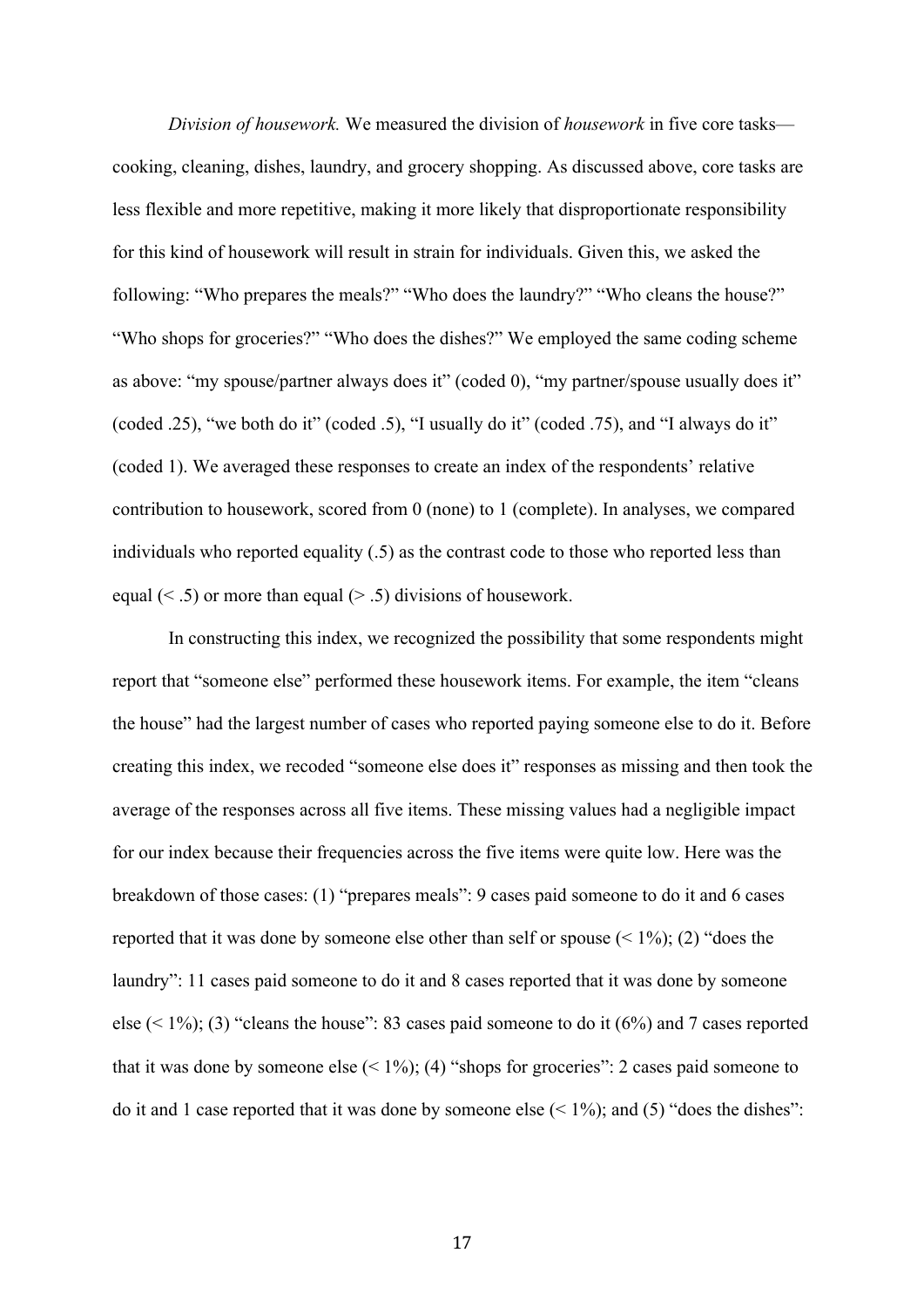10 cases paid someone to do it  $(< 1\%)$  and 47 cases (3%) reported that it was done by someone else. Thus, outsourcing housework tasks did not bias our housework measure.

### **Fairness in the division of parenting and housework.**

*Fairness in parenting*. Following the items about the relative contribution to parenting responsibilities, we assessed parents' perceptions of fairness: "In general, how fair do you feel the division of childcare is in your household?" We created categorical contrasts by coding the responses "very unfair to you" and "somewhat unfair to you" as *unfair to self;* we coded the responses "somewhat unfair to your spouse/partner" and "very unfair to your spouse/partner" as *unfair to spouse/partner*. In analyses, we used the response of "fair to both you and your spouse/partner" as the reference category.

*Fairness in housework*. Following the items about the relative contribution to housework responsibilities, we assessed parents' perceptions of fairness: "In general, how fair do you feel the division of housework is in your household?" We created categorical contrasts by coding the responses "very unfair to you" and "somewhat unfair to you" as *unfair to self;* we coded the responses "somewhat unfair to your spouse/partner" and "very unfair to your spouse/partner" as *unfair to spouse/partner*. In analyses, we used the response of "fair to both you and your spouse/partner" as the reference category.

### **Work hours.**

Separately for both respondents and their spouses, we coded work hours as *full-time*  (works 35 to 49 hours per week), *part-time* (works fewer than 35 hours per week), and *overwork* (works 50-plus hours per week). To assess preferences, we asked: "Would you prefer to have more hours, fewer hours, or the current hours you work at your job?" If parents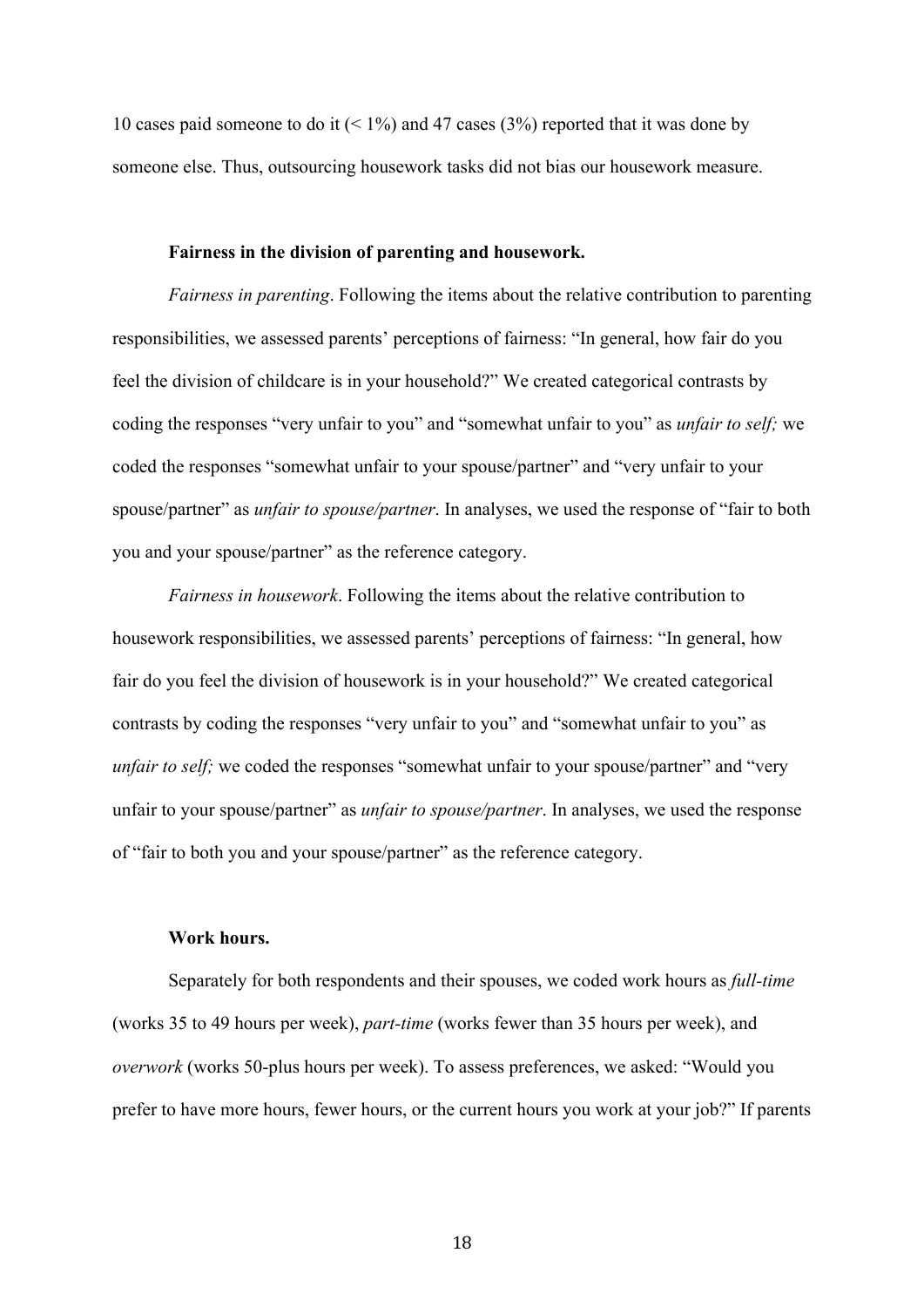had more than one job, interviewers were instructed that they were specifically inquiring about the hours at the study participant's main job.

#### **Sociodemographic variables.**

We employed a dummy measure such that women  $= 1$  and men  $= 0$ . Age was measured in years. Education was dummy-coded as high school or less (reference category), specialized vocational training or some college but no degree, and college graduate or higher. To assess annual household income (in Canadian dollars), we asked: "For the complete year of 2010, what was your total household income, including income from all household sources (before taxes)?" We also controlled for the presence and ages of children younger than 18 in the household with three sets of binary predictors: children younger than age 6, children ages 6 to 11, and children ages 12 to 18.

The selection of these particular control variables was motivated by previous research, which documents that age was positively associated with relationship stability and housework allocations (Heaton 2002). Respondents with higher levels of education and income were more likely to marry and, among those where men's earnings were higher, had more stable relationships (Brown et al. 2015; Gibson-Davis et al. 2005; Heaton 2002). Likewise, the presence of young children was negatively associated with relationship quality and increased childcare and housework burdens (Baxter and Hewitt 2008; Dribe and Stanfors 2009). We therefore statistically controlled for these measures in all of our analyses to minimize their influence on the focal associations.

#### **Plan of analysis.**

Table 1 reports the basic descriptive statistics. Table 2 reports the findings for the OLS regression of relationship quality on our focal independent variables; all models adjusted for the basic control variables (age, children at home, education, and household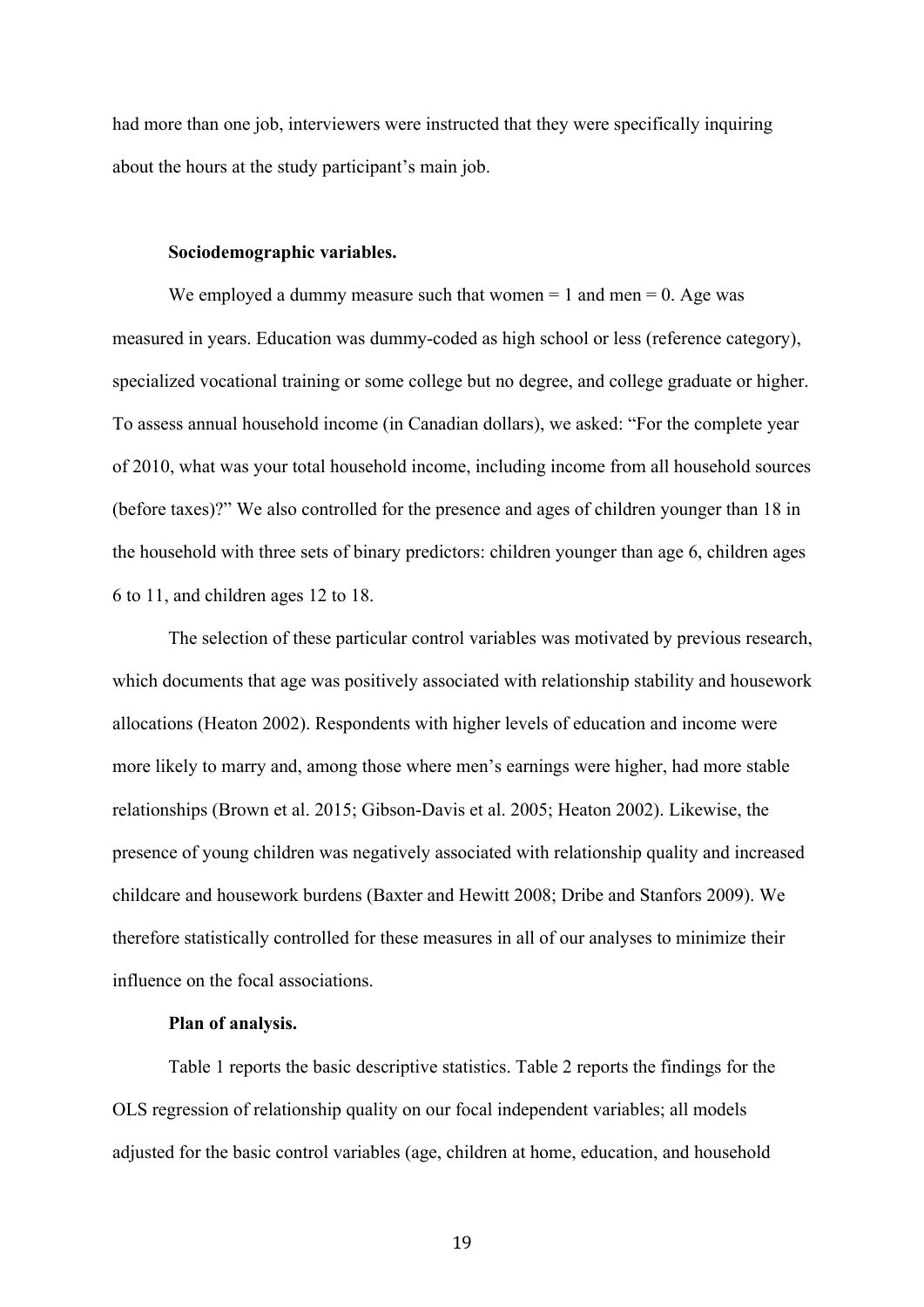income). For each model, we reported the findings for women and men; in supplemental analyses, we pooled the sample and tested gender interactions where relevant for our hypotheses. Model 1 tested the association between the division of parenting and relationship quality while adjusting for the division of housework, respondent work hours, work hour preference, and spouse's work hours (Hypotheses 1A and 1B). Supplemental analyses pooled women and men and tested the division of parenting  $\times$  gender interaction term; we placed borders around the relevant coefficients to demarcate statistically significant interactions. In model 2, we evaluated if any observed associations are attributable to perceived unfairness of the division of parenting, while simultaneously accounting for the perceived fairness of the division of housework (Hypothesis 2). Models 3 and 4 tested the influence of work hours and work hour preferences, respectively; here, we tested the role scarcity (Hypothesis 3A and 3B) and role captivity (Hypothesis 4A and 4B) hypotheses.

## **Results**

Table 1 shows descriptive statistics for women and men, indicating several patterns for our focal variables that differed substantially by gender: (1) Women tended to report a lower level of relationship quality than men; (2) Women were more likely than men to report performing more than half of the parenting and housework responsibilities; and (3) Women were more likely to describe the division of parenting and housework responsibilities as unfair to themselves and were less likely to characterize it as unfair to their spouses.

### **[INSERT TABLE 1 ABOUT HERE]**

#### **Hypothesis tests.**

*Parenting inequality and gendered-inequality*. The results shown in Model 1 of Table 2 tested the first set of hypotheses: (1A) the *Inequality Hypothesis* predicted both underbenefitting and over-benefitting in the division of parenting tasks would be associated with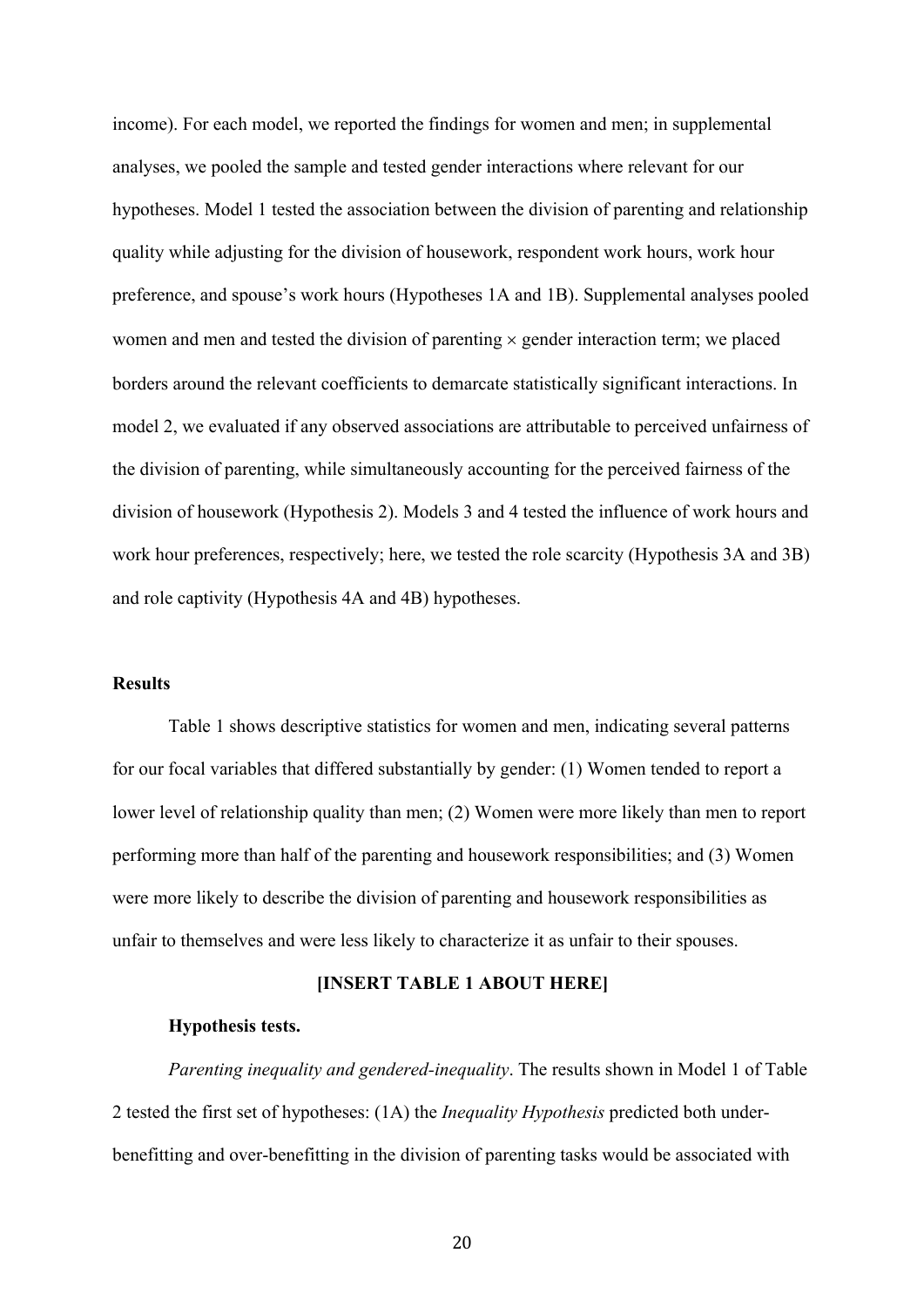less relationship quality among both women and men; (1B) the *Gendered-Inequality Hypothesis* predicted that the negative association between under-benefitting and relationship quality would be stronger among mothers compared to fathers. Model 1 documented a negative association between inequality in parenting and relationship quality—but we observed that pattern *only among women who under-benefit* in parenting ( $b_{pi-ub} = -.224$ ,  $p <$ .001). Specifically, compared to women in equitable arrangements, women who performed the majority of parenting tasks reported lower relationship quality. Additional analyses (not shown but available upon request) that pooled women and men to test the *parenting inequality*  $\times$  *gender* interaction confirmed that the association between under-benefiting and relationship quality differed significantly *between* women and men  $(b_{pi-ub} \times$  gender = -.135, p < .05). Figure 1 illustrates a more dramatic pattern for women compared to men.

#### **[INSERT TABLE 2 AND FIGURE 1 ABOUT HERE]**

Other findings reported in Model 1 of Table 2 indicated that both women and men who under-benefitted in the division of housework reported less relationship quality compared to those with equal arrangements. The results also showed that men who overbenefitted in the division of housework reported less relationship quality than men in equitable arrangements. However, separate analyses that tested the *housework inequality* ´ *gender* interaction found that the association between housework inequality and relationship quality was *not* statistically different between women and men.

*Inequality-unfairness.* Model 2 added perceived parenting fairness to the model to assess if it contributed to the negative association between under-benefitting and relationship quality among women. In addition, women who reported that the division of parenting was unfair to them reported lower relationship quality than women who reported fairness to both self and spouse. Second, the difference between women in equitable arrangements and women who under-benefitted was reduced from -.224 in Model 1 to -.129 in Model 2, and the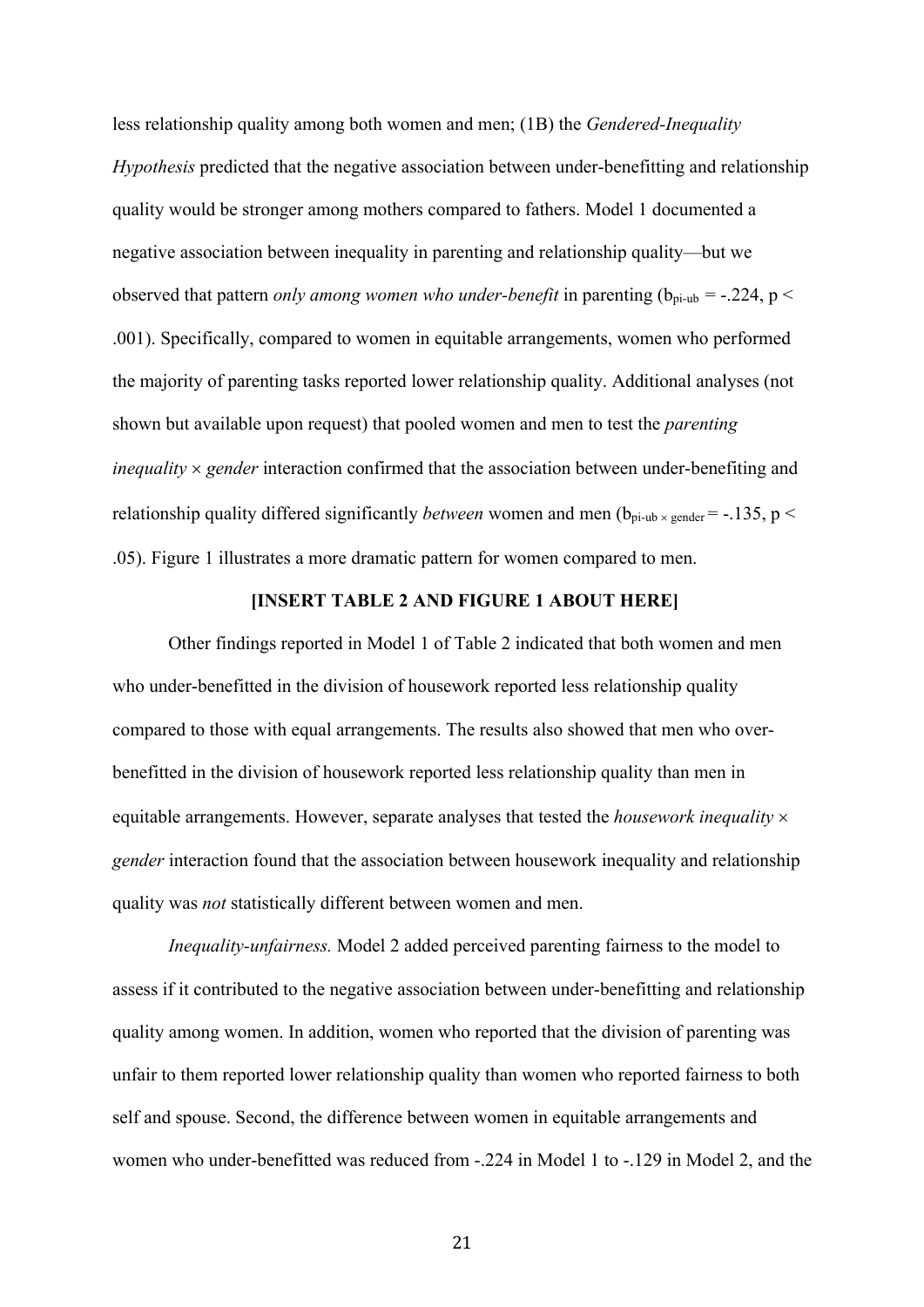coefficient remained statistically significant ( $p < .001$ ). Even after accounting for perceived fairness of parenting, women who under-benefitted reported lower relationship quality than women in equal arrangements. In the separate pooled analyses that compared women with men, the division of parenting  $\times$  gender interaction coefficient was no longer statistically significant when we included perceived fairness of the division of parenting in the model. This indicated that perceptions of fairness contributed to the different association between parenting inequality and relationship quality observed between women and men.

It is worth underscoring here that we observed these patterns for parenting inequalities and perceived fairness while simultaneously accounting for the division and the perceived fairness of housework. Women who perceived unfairness in the division of housework reported lower relationship quality compared to women who perceived an equitable division of housework; no similar significant patterns were observed among men. Comparisons of women and men in pooled analyses, however, found no statistically significant interaction.

*Role scarcity versus role captivity*. Model 3 tested if the relationship between parenting inequalities and relationship quality differed across parents' working hours. To test the competing hypotheses about role scarcity versus role captivity, Model 3 included the interaction term for parenting inequality by full-time work (the reference group) versus parttime or overwork. The findings tended to support the role captivity hypothesis for women only: The negative *parenting inequality (under-benefitting)*  $\times$  *part-time* coefficient ( $b_{pi-up} \times$  part $t_{time} = -.147$ ,  $p < .05$ ) indicates that doing more than one's fair share was associated more negatively with relationship quality among women who work part-time compared to their full-time peers. That same pattern was not observed among men. Separate analyses that pooled women and men to test the three-way interaction term confirmed that the two-way *parenting inequality (under-benefitting)*  $\times$  *part-time* coefficient was statistically different between women and men  $(b_{pi-ub \times part-time \times gender} = -.346, p < .05)$ . Among equal parenting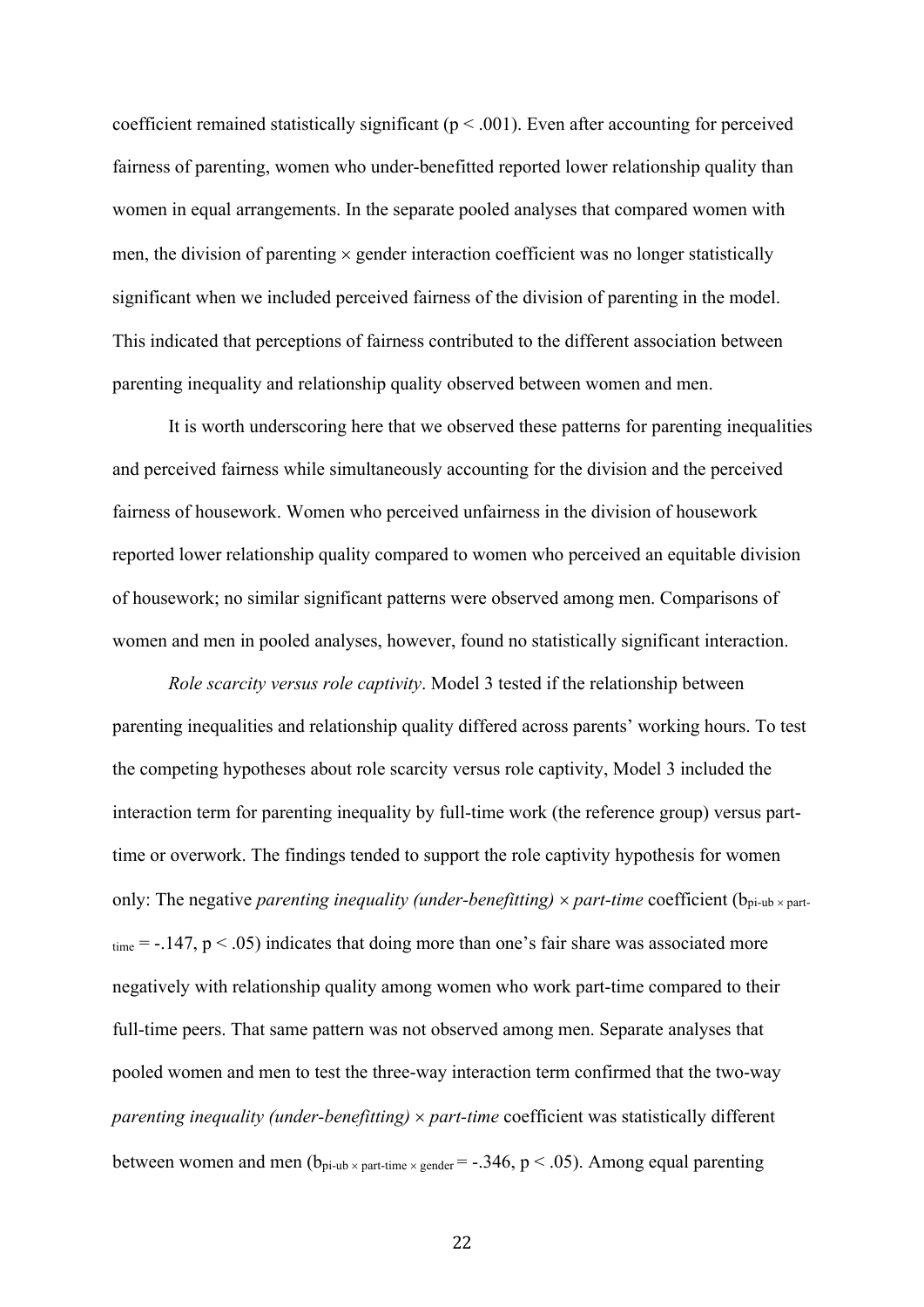sharers, we found that women reported the greatest relationship quality when working parttime, and those who work full-time reported the lowest relationship quality. Neither role scarcity nor role captivity captured the benefit to relationship quality for fathers' equal parenting among mothers working part-time or overtime schedules. Figure 2 illustrates these different patterns by gender.

## **[INSERT FIGURE 2 ABOUT HERE]**

The findings shown in Model 4 provided further support for the role captivity hypothesis: The negative *parenting inequality (under-benefitting)*  $\times$  *prefer more hours* coefficient ( $b_{pi-ub \times more hours} = -.268$ ,  $p < .01$ ) showed that doing more than one's fair share was associated more negatively with relationship quality among women who prefer to work more hours (compared to their peers who prefer to work their current hours). That same pattern was not observed among men (i.e.,  $b_{pi-ub \times more hours} = .089$  was not statistically significant). Separate analyses that pooled women and men to test the three-way interaction term confirmed that the two-way *parenting inequality (under-benefitting)*  $\times$  *more hours* coefficient was statistically different between women and men  $(b_{pi-ub \times more hours \times gender} = -.412, p < .05)$ . Figure 3 illustrates the patterns by gender. It was also noteworthy that the inclusion of the work-hours preference interaction term fully accounted for the part-time interaction effect observed in Model 3.

## **[INSERT FIGURE 3 ABOUT HERE]**

## **Discussion**

We set out to evaluate the association between the division of parenting responsibilities and relationship quality. And, we sought to examine and establish gendercontingencies in these patterns. Our observations both reinforced and extended prior evidence about childcare allocations and relationship quality. We were able to detect the different ways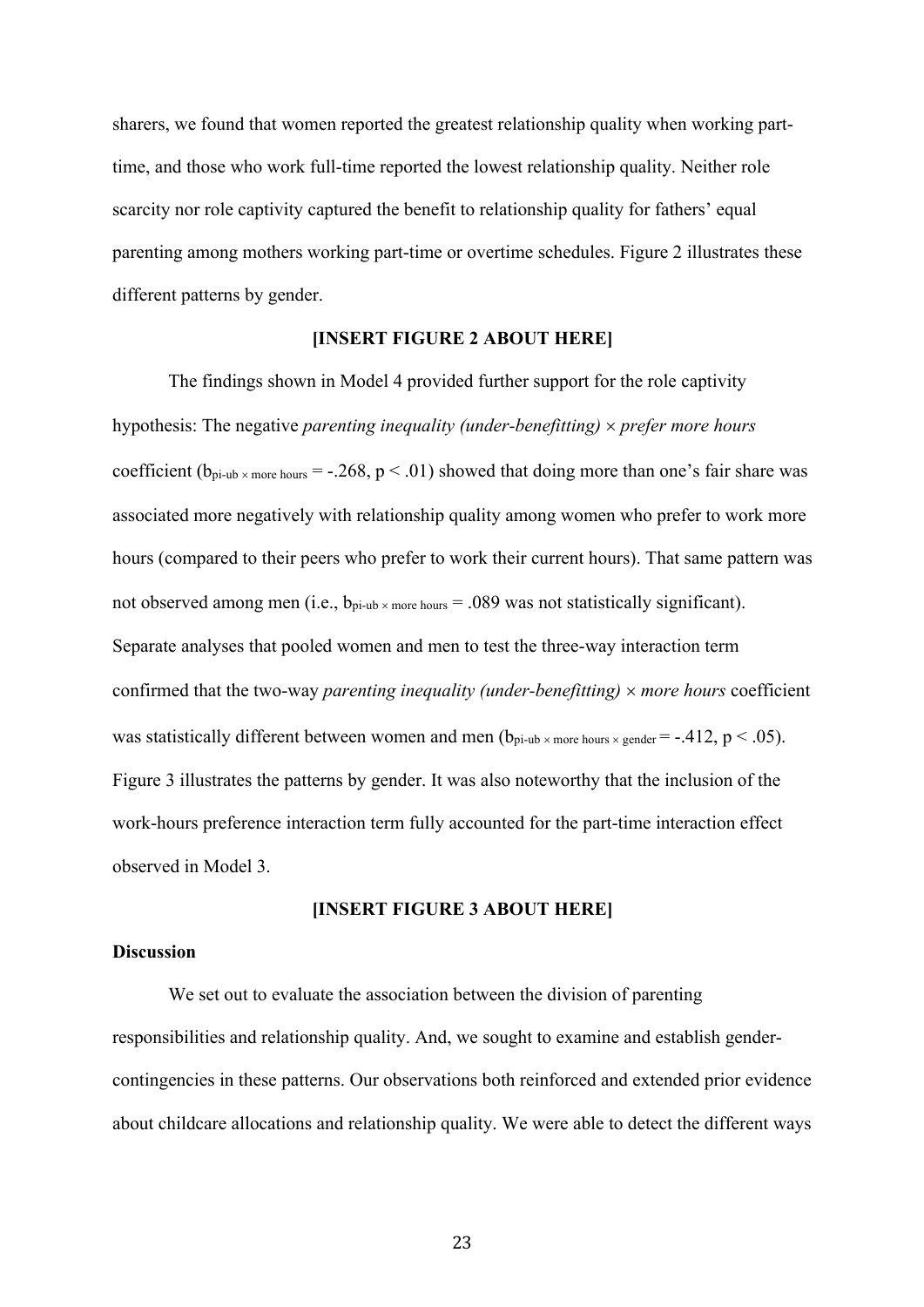in which the division of parenting responsibilities predicted levels of discord in relationship quality, weighing equity, role scarcity, and role captivity.

Our observations provided some empirical and theoretical advances. Equity theory in its classical definition is gender neutral and posits that inequality fosters a negative interpersonal climate. We found, consistent with previous research on housework inequality, that inequality was felt more acutely by women than men (Lively et al. 2008, 2010). Unlike fathers, mothers reported lower relationship quality when they under-benefit in parenting divisions (*Gendered-Inequality Hypothesis*: confirmed). The gender gap in relationship satisfaction was explained by mothers' greater perceptions that parenting was unfairly divided (*Inequality-Unfairness* Hypothesis: confirmed). Specifying these experiences by maternal employment and work hour expectations, we found support for our role captivity arguments (*Role Captivity-Work Reduction & Role Captivity–Hours Underwork hypotheses*: confirmed). Notably, mothers who were responsible for the bulk of the parenting reported lower relationship quality when they worked part-time and when mothers preferred longer work hours. These results lend support to arguments about coerced care, underscoring the interpersonal consequences of proscriptive gender norms and structured inequalities (Glenn 2010). Rigid workplaces that are unfriendly to mothers who work full-time might tend to push some of them from full-time work in ways that they find coercive (Stone 2008). Parttime working mothers with equal parenting divisions reported the highest relationship quality followed by over- and full-time working mothers. Fathers equally sharing the parenting activities perhaps provided the space necessary for mothers to maximize employment (e.g. work overtime or increase part to full-time work). Our results indicated that it is not part-time work per se that is coercive but rather the combination of part-time work and underbenefitted parenting arrangements that appeared to impinge upon relationship quality.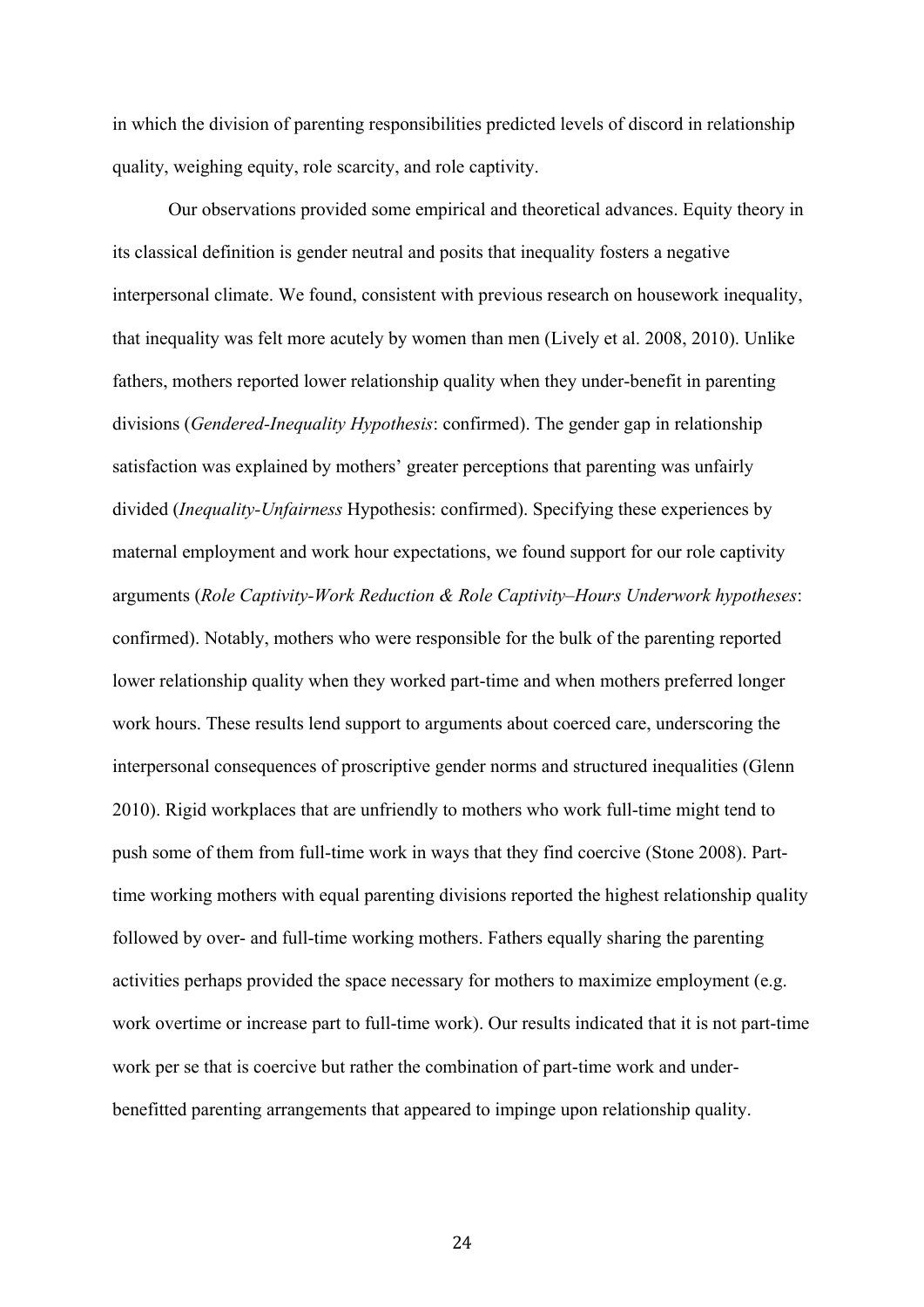The fact that inequalities in parenting duties appeared to be unrelated to men's assessments of relationship quality may reflect the fact that men performed a lower share of these tasks so they are less likely to experience significant strain. Furthermore, men are often cast in the role of "helper" (Coltrane 1989, p. 480) and their gender identities are not tied so closely to their family roles (Simon 1995). Fathers are not registering parenting inequality as a source of relationship quality, when either fathers or mothers perform a larger (perceived) share. Counter to equity theory predictions, fathers who under-benefitted did not report lower relationship quality compared to fathers who reported equitable arrangements, supporting arguments that active fatherhood is not detrimental to martial quality.

Existing research highlights dual-earner parents' tendencies to be overworked and strained for time (Jacobs and Gerson 2004; Milkie et al. 2004; Nomaguchi and Milkie 2003; Schor 1992) but largely focuses on perceived inequities in housework and on childcare linked to young children. Our observations suggest that an additional source of inequality centers on the gendered division of parental responsibilities that cross many years of parenting. That this inequality was linked to diminished relationship quality indicates the severity of gender inequality in domestic time—in this case, the division of parenting. For mothers, it appeared that gender equality in parenting was the most relevant for partner relations, an additional example of the broad benefits of gender equality in domestic life. While our results draw upon Canadian data, we expect generalizability to countries with similar cultural profiles including the United States. Future research should evaluate these relationships in countries that vary in the gender, welfare, and female employment regimes.

These findings should be considered in the context of several study limitations. First, we measured relationship quality from a single respondent, yet this is best understood as a couple-level process, and thus estimating relationship with couple-level data would be ideal. However, the requisite data to test these couple-level dynamics was not available. Second, the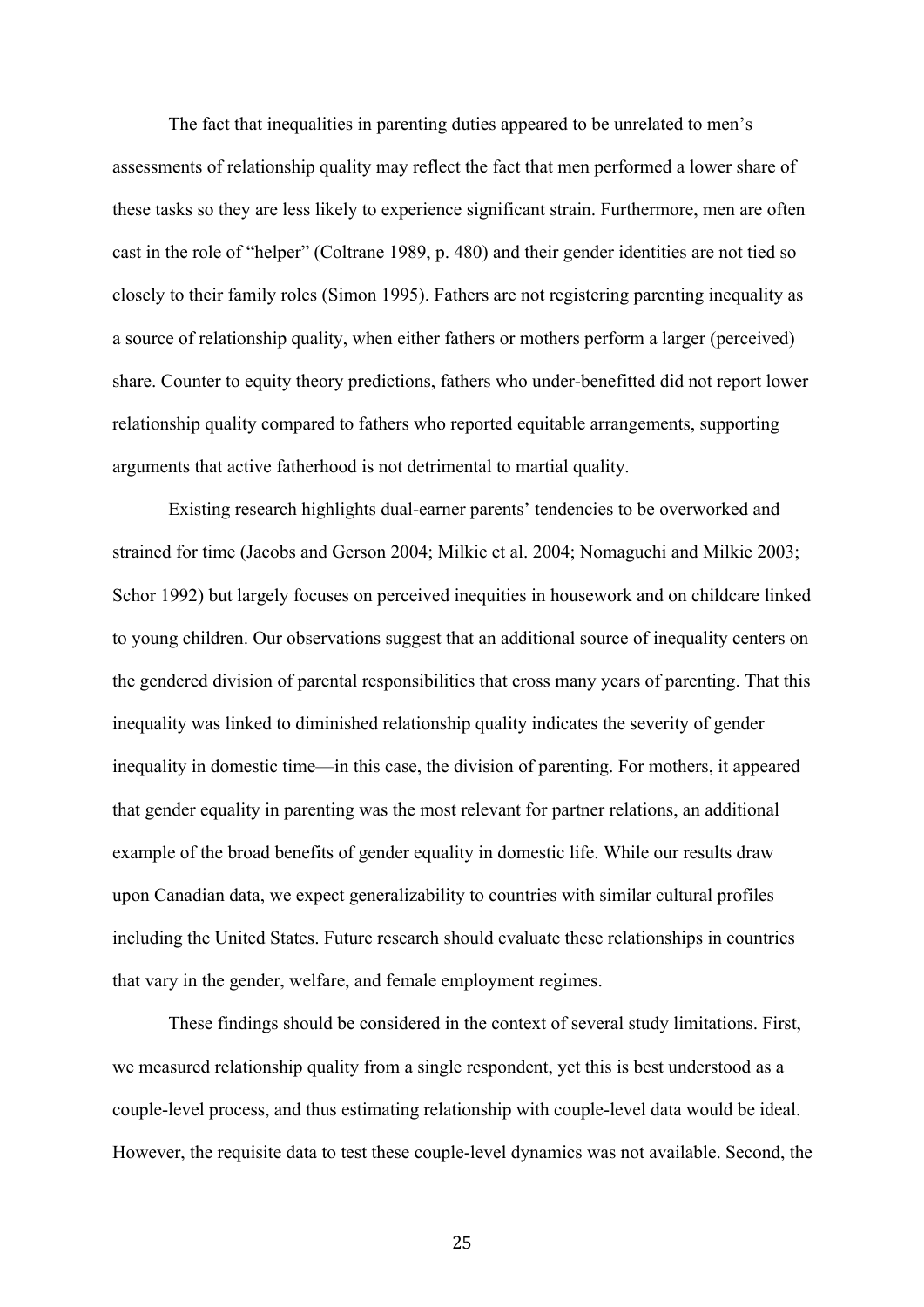measure of parenting duties included three important areas—homework supervision, school preparations, and family activity organization— but did not encompass all forms, particularly the routine child care of feeding and grooming of young children. In this, our study probably *underestimated* women's total childcare burden (Bianchi et al. 2006). Future research that includes these measures may discover even starker gender differences in how childcare time link to relationship quality. Likewise, while these data contained information on relative contribution to parenting and housework, there was no detail about each partner's absolute contribution to these activities; such information might have provided a useful picture of the different experiences of unfairness across levels of the absolute contribution to parenting and housework. For example, one who usually did the parenting or chores might have found it even more unfair if he or she did a greater absolute level (e.g., 10 extra hours per week more than one's partner versus 2 extra hours per week). We have also only considered heterosexual, cohabiting couples with children, as same-sex couples or those couples who have alternate living arrangements were not assessed in the present analyses. An emerging area of housework indicates that same-sex couples shared housework more equally, which may extend to childcare as well (Kurdek 2005, 2007). Nor were we able to assess whether the parents in our sample were step-parents, which may have linked to their parenting contributions. Further research should identify how complex families structure parenting labor, as well as what impact different forms of labor then have on relationship quality.

Finally, some critiques have been levied against the perception of fairness measure used in this study (and others). Although "fairness" is often interpreted as a linear variable, Wheaton and Young (2009) challenged that view, arguing that it "is ordinal and the meanings of unfairness on the two sides of the middle fairness points have quite different meanings" (p. 2). They observed that assessments of unfairness to one's partner result in greater spousal conflict for women than assessments of unfairness to themselves, indicating that the scale is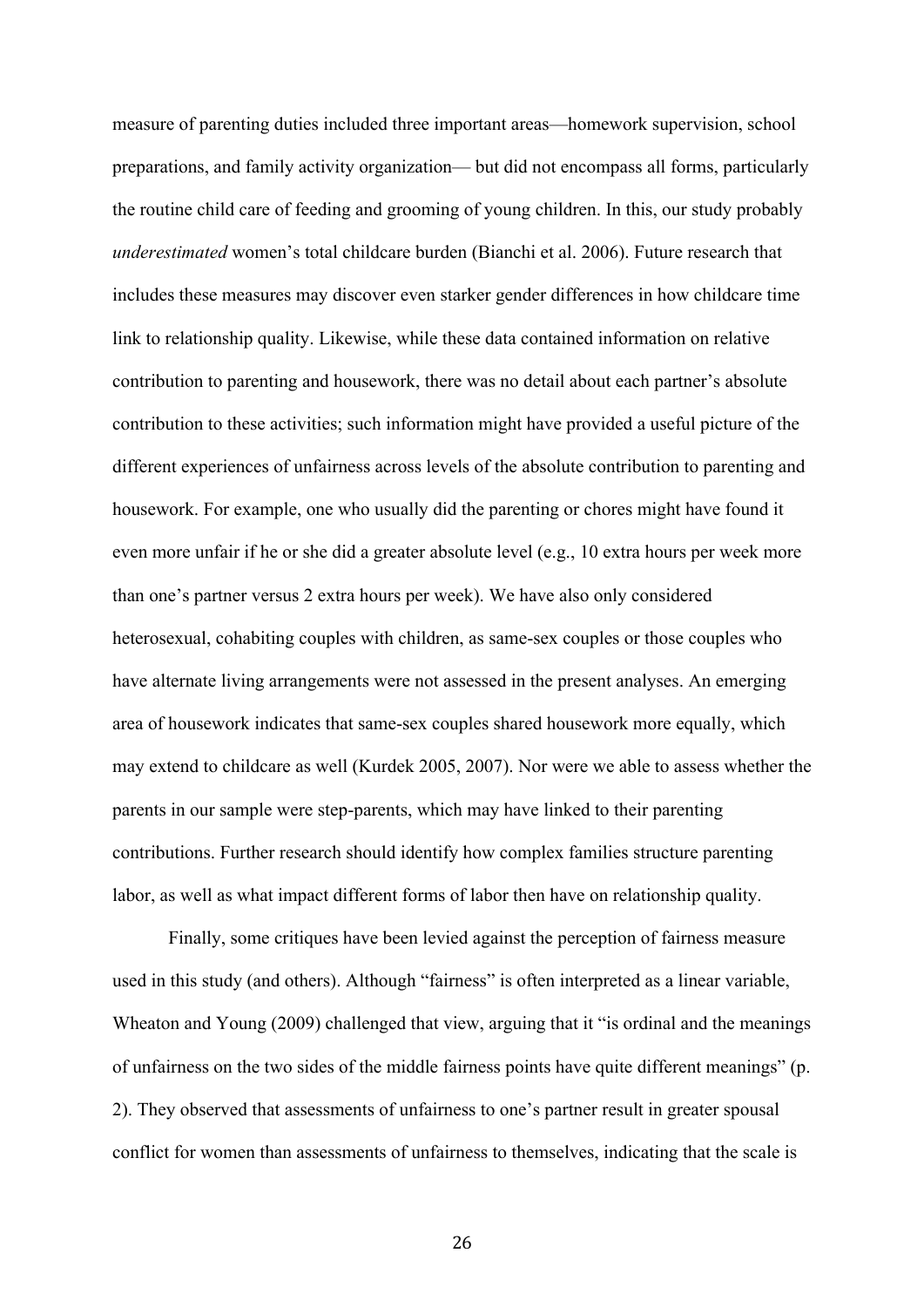not perfectly linear and may have different effects for women than for men. We minimized these concerns by using a set of dummy variables that contrast the sense of fairness to both one's self and spouse with perceived unfairness to one's self or to one's spouse. However, there can be response bias in this form of assessment. As Smith and his collegues (1998) argued, a scale which puts unfairness to one's self and unfairness to one's spouse at opposite ends with "fair to both one's self and spouse" as a middle point might increase the likelihood that respondents will (inaccurately) characterize the division of household labor as "fair" in order to avoid perceiving themselves as exploited or victimized. Moreover, causal ordering is an issue as individuals with infrequent conflict and satisfying marriages were less likely to perceive unfairness in the division of household labor (Grote and Clark 2001; Wheaton and Young 2009). This suggests that we have underestimated the number of respondents reporting unfairness in our sample. While some reverse causation is likely (Grote and Clark 2004), qualitative research cited above suggested that conflict and reduced closeness often evolved from inequities in household labor.

### **Conclusion**

The present study provides new insights into the relationship among the division of parenting responsibilities, perceptions of unfairness, and relationship quality. The fact that employed mothers in Canada and in other parts of the world continue to bear greater responsibility for both childcare and housework is noteworthy given the symbolic and actual gains that women have made in many other areas (Bianchi et al. 2006). It is troubling that mothers who remain responsible for greater childcare and who work part-time and prefer more time at work report lower relationship closeness as a result. These divisions of paid and unpaid labor, often dictated by gender role expectations, are sources of interpersonal distress as evidenced by reduced relationship quality. Future research into the consequences of this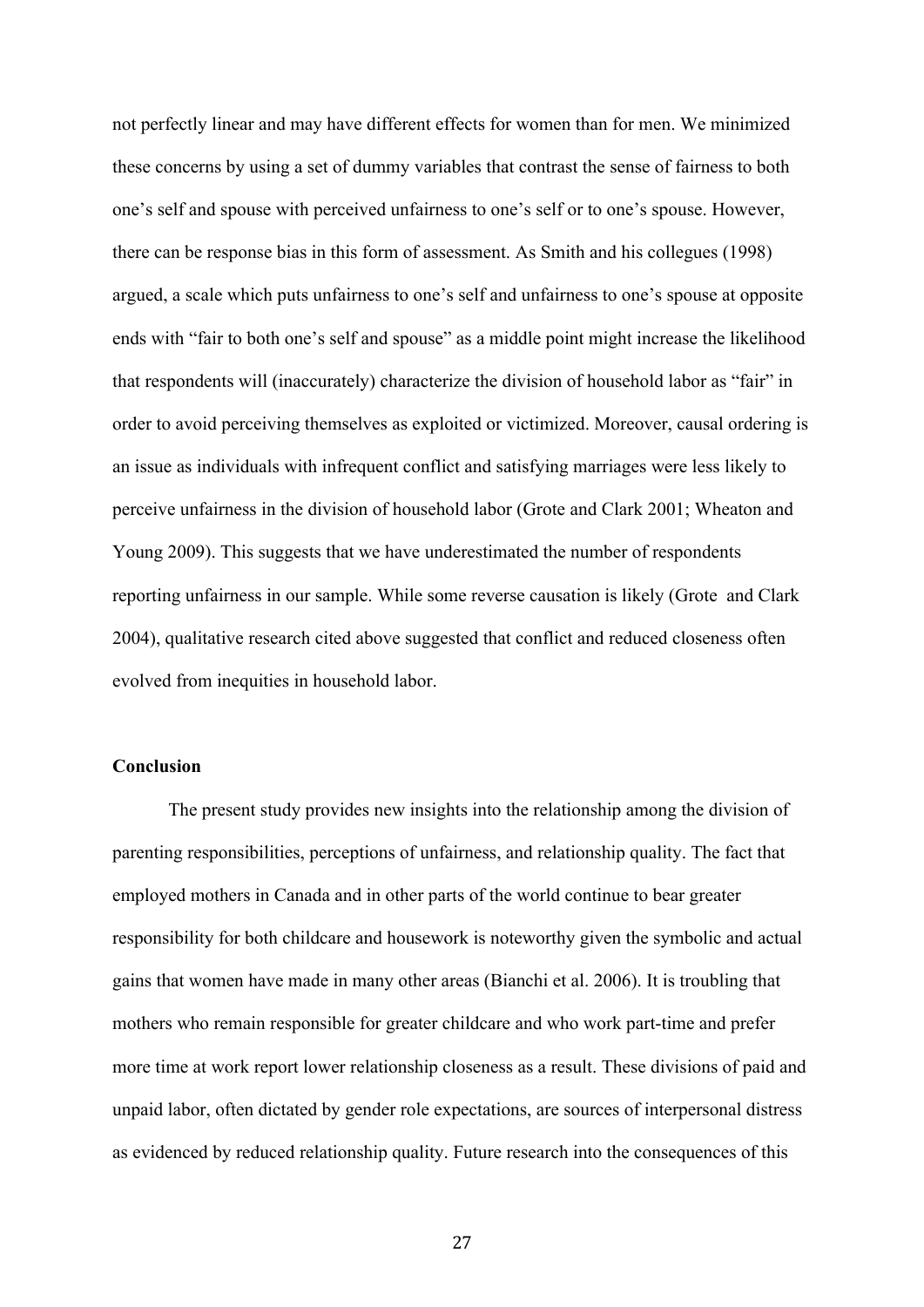marital discord, notably whether it contributes to divorce, is warranted. Further, our results indicated the need for longitudinal analyses that determine whether policies aimed at increasing women's pathways into full-time work and encouraging equal childcare sharing may benefit families through improved relationship quality. Thus, while discussions of domestic labor may seem like "old news" to some, continuous reassessment across various national contexts, particularly in the arena of childcare, is essential for preventing old patterns of inequity from persisting.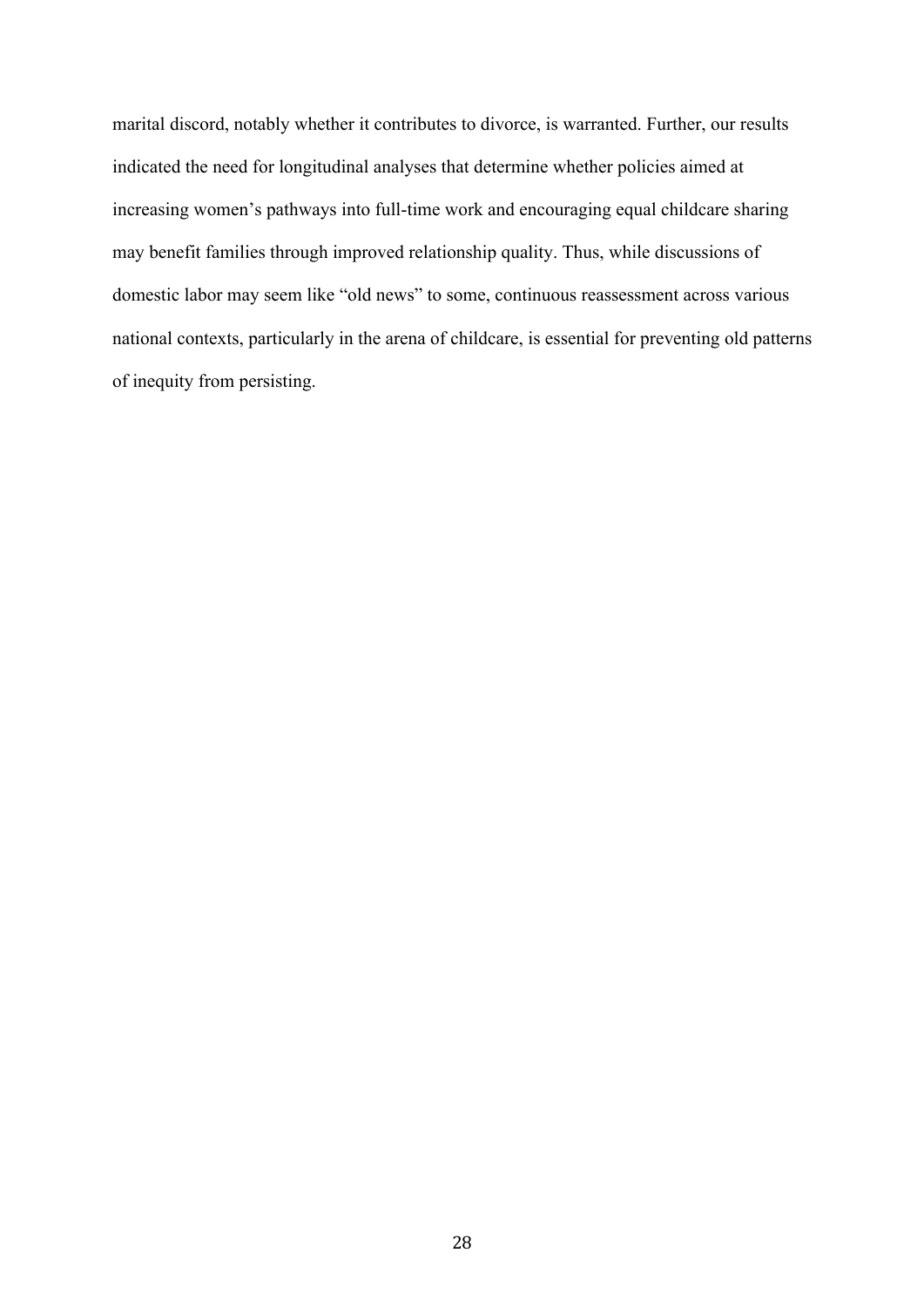| There is Descriptive Statistics for I coal variables and Selected Controls of | Women       | Total<br>Men |              |  |
|-------------------------------------------------------------------------------|-------------|--------------|--------------|--|
|                                                                               | $(n = 873)$ | $(n = 554)$  | $(N = 1427)$ |  |
| <b>Focal Variables</b>                                                        |             |              |              |  |
| Relationship Quality                                                          | 3.637**     | 3.705        | 3.669        |  |
| Division of Parenting Responsibilities                                        |             |              |              |  |
| <b>Shared Equally</b>                                                         | .199***     | .281         | .237         |  |
| Respondent Does Less than Half                                                | $.064***$   | .544         | .290         |  |
| Respondent Does More than Half                                                | $.737***$   | .175         | .473         |  |
| Division of Housework Responsibilities                                        |             |              |              |  |
| <b>Shared Equally</b>                                                         | $.091***$   | .147         | .118         |  |
| Respondent Does Less than Half                                                | $.066***$   | .602         | .318         |  |
| Respondent Does More than Half                                                | $.843***$   | .251         | .564         |  |
| Perceived Fairness of the Division of Parenting                               |             |              |              |  |
| Fair to both Respondent and Spouse                                            | .736***     | .816         | .774         |  |
| Unfair to Spouse                                                              | $.015***$   | .165         | .085         |  |
| Unfair to Respondent                                                          | $.249***$   | .019         | .141         |  |
| Perceived Fairness of the Division of Housework                               |             |              |              |  |
| Fair to both Respondent and Spouse                                            | $.623***$   | .713         | .665         |  |
| Unfair to Spouse                                                              | $.038***$   | .229         | .128         |  |
| Unfair to Respondent                                                          | .339***     | .058         | .207         |  |
| <b>Respondent Work Hours</b>                                                  |             |              |              |  |
| Part-time                                                                     | $.349***$   | .080         | .223         |  |
| Full-time                                                                     | .555***     | .626         | .588         |  |
| Overwork/50-plus                                                              | $.096***$   | .294         | .189         |  |
| <b>Work Hour Preference</b>                                                   |             |              |              |  |
| Current hours                                                                 | $.120***$   | .074         | .098         |  |
| Prefer more hours                                                             | .329***     | .428         | .375         |  |
| Prefer fewer hours                                                            | $.551***$   | .499         | .527         |  |
| Spouse's Work Hours                                                           |             |              |              |  |
| Part-time                                                                     | $.044***$   | .329         | .178         |  |
| Full-time                                                                     | $.677***$   | .561         | .623         |  |
| Overwork/50-plus                                                              | $.279***$   | .109         | .199         |  |
| <b>Control Variables</b>                                                      |             |              |              |  |
| Age                                                                           | 39.221***   | 41.628       | 40.354       |  |
| Children $\leq$ age 6                                                         | .442        | .399         | .422         |  |
| Children ages $6 - 11$                                                        | .491        | .451         | .472         |  |
| Children ages $12 - 18$                                                       | .455        | .442         | .449         |  |
| High school or less                                                           | $.167**$    | .216         | .186         |  |
| Some college                                                                  | $.227**$    | .241         | .233         |  |
| 4-year degree or more                                                         | $.605**$    | .542         | .581         |  |
| Household Income                                                              | 109,695     | 136,817      | 122,468      |  |

| TABLE 1. Descriptive Statistics for Focal Variables and Selected Controls by Gender |  |  |
|-------------------------------------------------------------------------------------|--|--|
|                                                                                     |  |  |

*Note*: \*p < .05; \*\*p < .01; \*\*\*p < .001 (indicates differences between women and men). The values shown in the table for relationship quality, age, and income are means; all other values shown in the table are proportions (i.e., the proportion of the total who share parenting responsibilities equally is. 237).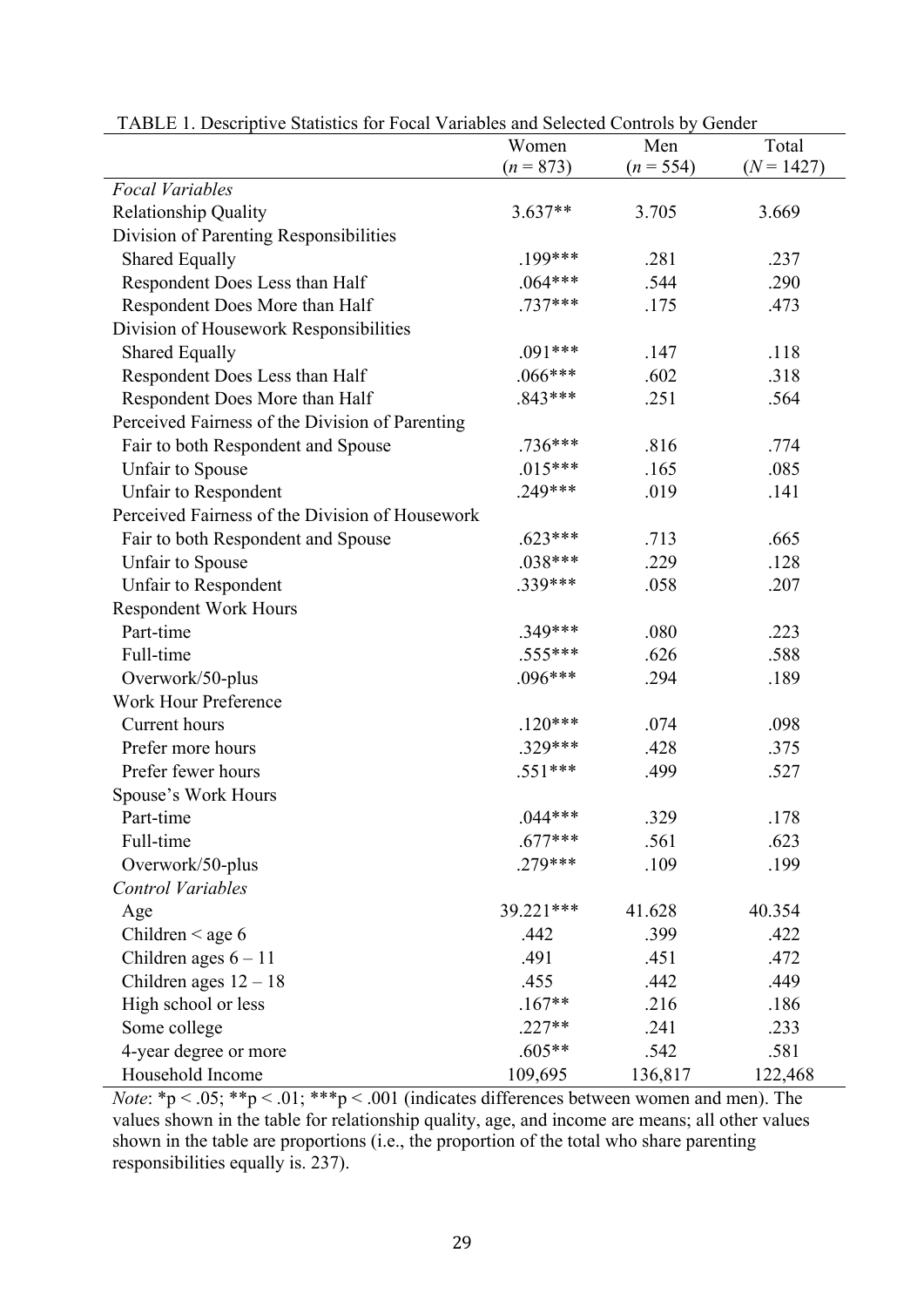|                              | Model 1    |           | Model 2    |           | Model 3    |           |            | Model 4           |
|------------------------------|------------|-----------|------------|-----------|------------|-----------|------------|-------------------|
| <b>Focal Variable</b>        | Women      | Men       | Women      | Men       | Women      | Men       | Women      | Men               |
| Division of Parenting        |            |           |            |           |            |           |            |                   |
| Shared equally (REF)         |            |           |            |           |            |           |            |                   |
| Spouse does it               | $-.084$    | $-.005$   | $-.069$    | .001      | $-.069$    | $-.002$   | $-.069$    | $-.031$           |
| Respondent does it           | $-.224***$ | $-.086$   | $-.129***$ | $-.056$   | $-.076$    | $-.097$   | $-.046$    | $-.165$           |
| Division of Housework        |            |           |            |           |            |           |            |                   |
| Shared equally (REF)         |            |           |            |           |            |           |            |                   |
| Spouse does it               | $-.063$    | $-.153**$ | $-.090$    | $-176***$ | $-.063$    | $-175***$ | $-.082$    | $-.171***$        |
| Respondent does it           | $-.179***$ | $-.131*$  | $-.095*$   | $-.111*$  | $-.179***$ | $-.111*$  | $-.091*$   | $-.104*$          |
| <b>Fairness of Parenting</b> |            |           |            |           |            |           |            |                   |
| Fair to both (REF)           |            |           |            |           |            |           |            |                   |
| Unfair to spouse             |            |           | $-.062$    | $-.040$   | $-.059$    | $-.042$   | $-.073$    | $-.040$           |
| Unfair to respondent         |            |           | $-.263***$ | $-.347$   | $-.260***$ | $-.329$   | $-.260***$ | $-.363$           |
| Fairness of Housework        |            |           |            |           |            |           |            |                   |
| Fair to both (REF)           |            |           |            |           |            |           |            |                   |
| Unfair to spouse             |            |           | $-.034$    | .081      | $-.034$    | .086      | $-.032$    | .088              |
| Unfair to respondent         |            |           | $-.227***$ | $-.092$   | $-.231***$ | $-.089$   | $-.230***$ | $-.086$           |
| <b>Respondent Work Hours</b> |            |           |            |           |            |           |            |                   |
| Full-time (REF)              |            |           |            |           |            |           |            |                   |
| Part-time                    | .024       | .058      | .014       | .046      | $.127*$    | $-.020$   | .105       | $-.020$           |
| Overwork/50-plus             | .043       | $-.042$   | .042       | $-.046$   | .088       | $-.058$   | .078       | $-.058$           |
| <b>Work Hour Preference</b>  |            |           |            |           |            |           |            |                   |
| Current hours (REF)          |            |           |            |           |            |           |            |                   |
| Prefer more hours            | $-.033$    | .051      | $-.031$    | .042      | $-.030$    | .044      | $.157***$  | $-.028$           |
| Prefer fewer hours           | $-.063$    | $-.058$   | $-.029$    | $-.048$   | $-.028$    | $-.050$   | .002       | $-.113$           |
| Spouse's Work Hours          |            |           |            |           |            |           |            |                   |
| Full-time (REF)              |            |           |            |           |            |           |            |                   |
| Part-time                    | $-.025$    | .031      | $-.067$    | .031      | $-.060$    | .026      | $-.051$    | .023              |
| Overwork/50-plus             | $-.026$    | .009      | $-.010$    | $-.002$   | $-.010$    | $-.012$   | $-.006$    | $-.017$           |
|                              |            |           |            |           |            |           |            | Table 2 continued |
|                              |            |           |            |           |            |           |            |                   |

TABLE 2. The Relationship between the Division of Parenting & Housework Responsibilities and Relationship Quality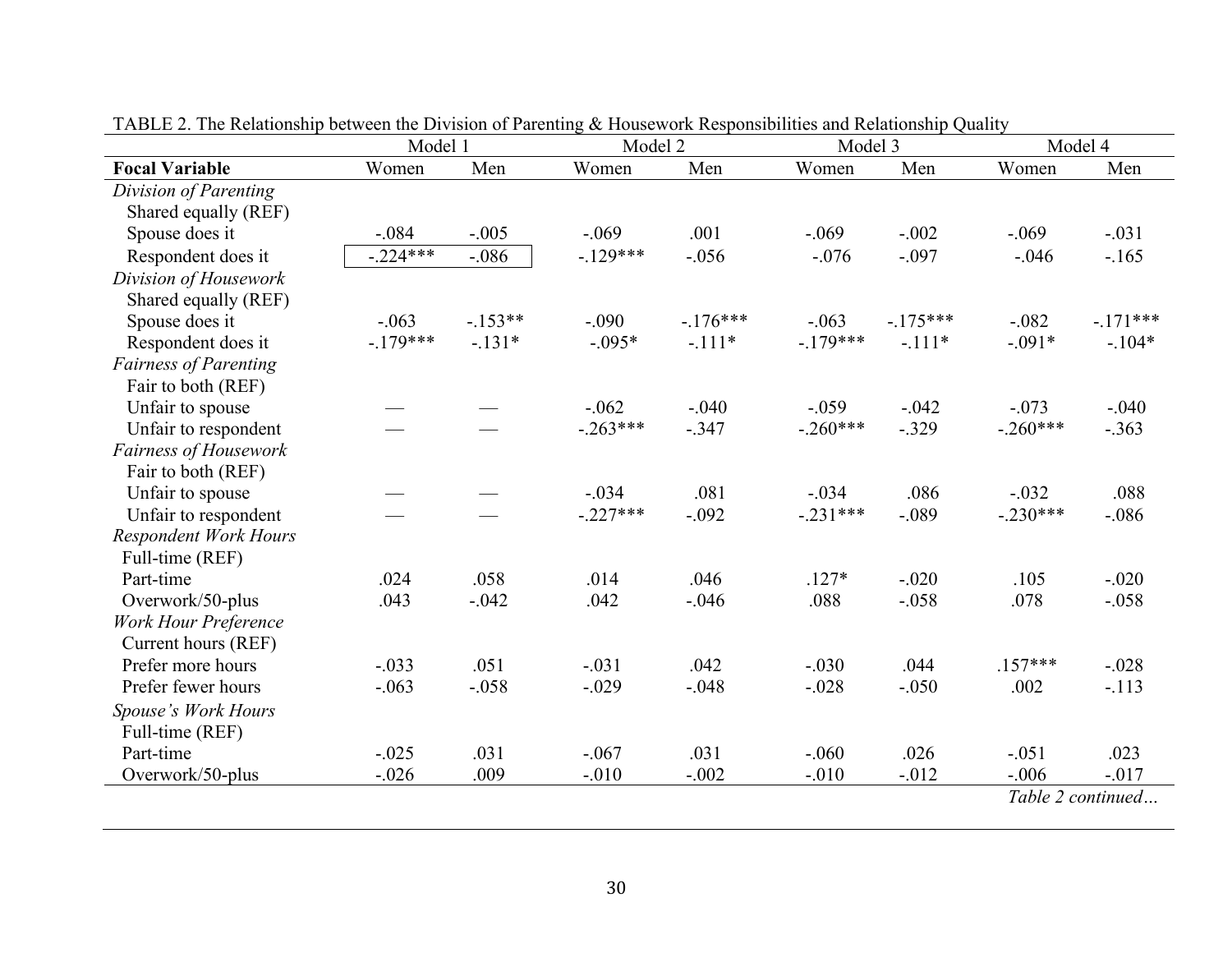| Table 2 continued |
|-------------------|
|                   |

|                                                 | Model 1  |         | Model 2 |          | Model 3  |         | Model 4   |          |
|-------------------------------------------------|----------|---------|---------|----------|----------|---------|-----------|----------|
| <b>Focal Variable</b>                           | Women    | Men     | Women   | Men      | Women    | Men     | Women     | Men      |
| <b>Interaction Terms</b>                        |          |         |         |          |          |         |           |          |
| Division of Parenting $X$ Respondent Work Hours |          |         |         |          |          |         |           |          |
| Spouse does it $X$                              |          |         |         |          |          |         |           |          |
| Part-time                                       |          |         |         |          | $-.015$  | .016    | $-.024$   | $-.003$  |
| Overwork/50-plus                                |          |         |         |          | .039     | .006    | .026      | $-.006$  |
| Respondent does it $X$                          |          |         |         |          |          |         |           |          |
| Part-time                                       |          |         |         |          | $-.147*$ | .232    | $-.120$   | .257     |
| Overwork/50-plus                                |          |         |         |          | $-.072$  | .055    | $-.060$   | $-.002$  |
| Division of Parenting $X$ Work Hour Preference  |          |         |         |          |          |         |           |          |
| Spouse does it $X$                              |          |         |         |          |          |         |           |          |
| Prefer more hours                               |          |         |         |          |          |         | $-.072$   | .110     |
| Prefer fewer hours                              |          |         |         |          |          |         | .027      | .056     |
| Respondent does it $X$                          |          |         |         |          |          |         |           |          |
| Prefer more hours                               |          |         |         |          |          |         | $-.268**$ | .089     |
| Prefer fewer hours                              |          |         |         |          |          |         | $-.043$   | .230     |
| <b>Control Variables</b>                        |          |         |         |          |          |         |           |          |
| Age                                             | $-.007*$ | $-.005$ | $-.005$ | $-.005$  | $-.005$  | $-.004$ | $-.005$   | $-.004$  |
| Children $\leq$ age 6                           | $-.084$  | $-.041$ | $-.049$ | $-.027$  | $-.048$  | $-.026$ | $-.044$   | $-.030$  |
| Children ages 6 - 11                            | $-.010$  | $-.077$ | .000    | $-.074$  | .003     | $-.074$ | .006      | $-.070$  |
| Children ages 12 - 18                           | $-.028$  | .001    | $-.014$ | .009     | $-.017$  | .006    | $-.014$   | .003     |
| High school or less (REF)                       |          |         |         |          |          |         |           |          |
| Some college                                    | .010     | .021    | .028    | .029     | .024     | .032    | .019      | .029     |
| 4-year degree or more                           | .005     | .082    | .048    | .092     | .043     | .092    | .041      | .092     |
| Household Income (logged)                       | $.075*$  | $-.010$ | .050    | $-0.012$ | .052     | $-.011$ | .051      | $-0.016$ |
| Constant                                        | 3.423    | 4.182   | 3.597   | 4.189    | 3.536    | 4.176   | 3.526     | 4.261    |
| $R^2$                                           | .058     | .047    | .168    | .071     | .171     | .074    | .174      | .081     |

\*p < .05; \*\*p < .01; \*\*\*p < .001. *Note*: Boxes demarcate statistically significant interaction by gender (p < .05).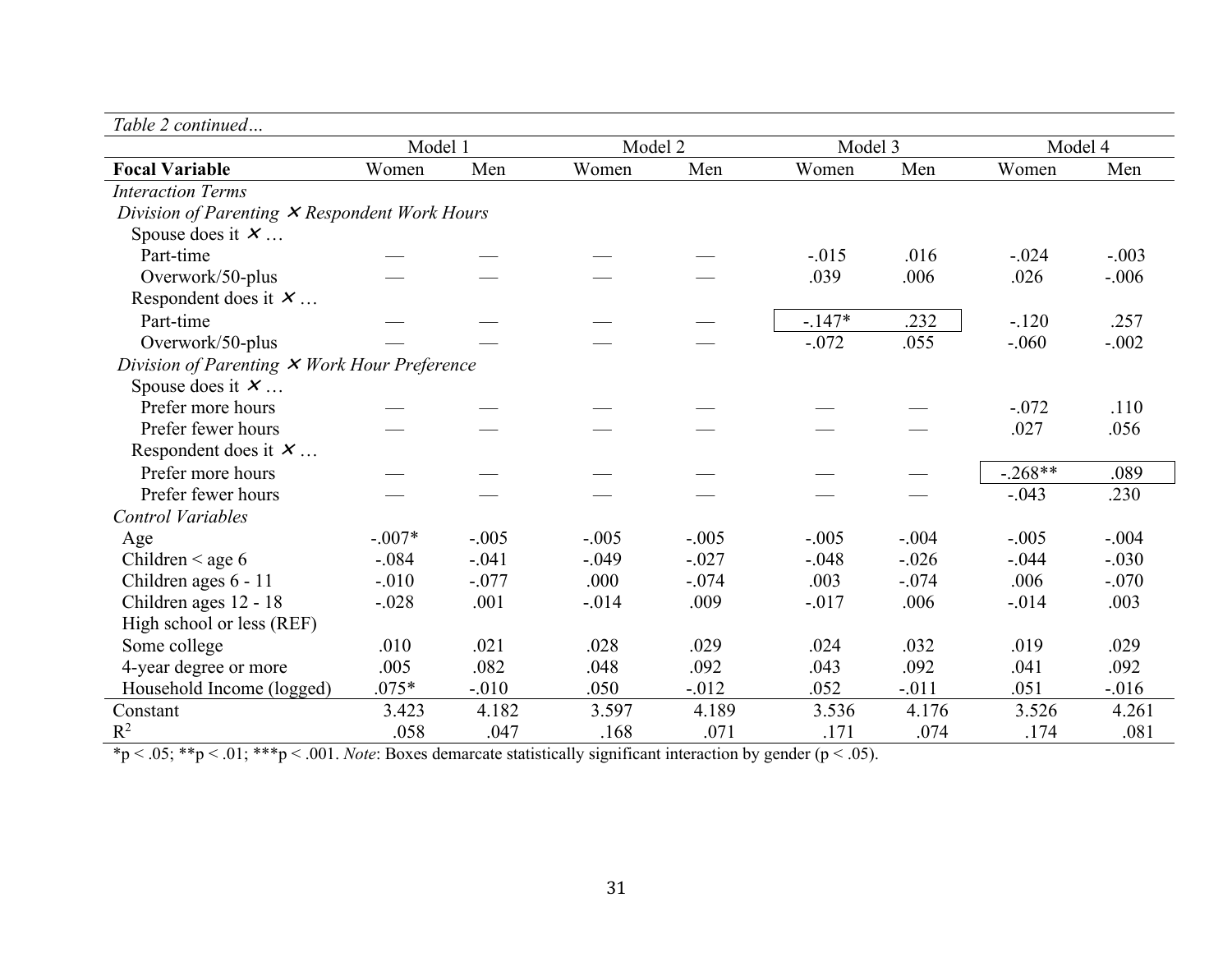|                                                  | At least one child |             |             |  |  |  |
|--------------------------------------------------|--------------------|-------------|-------------|--|--|--|
|                                                  | 0-5 Years          | 6-11 Years  | 12-18 Years |  |  |  |
| Who gets your child ready for daycare or school? |                    |             |             |  |  |  |
| Shared equally                                   | 187 (31%)          | 201 (30%)   | 121(19%)    |  |  |  |
| Spouse does it                                   | 134(22%)           | 165(25%)    | 128 (20%)   |  |  |  |
| Respondent does it                               | 222 (37%)          | 263 (39%)   | 167(26%)    |  |  |  |
| Reported that someone else does this task        | 11(2%)             | 14(2%)      | 14(2%)      |  |  |  |
| Reported that this task is not applicable        | 48 (8%)            | 26(4%)      | 206 (32%)   |  |  |  |
|                                                  | $(n = 602)$        | $(n = 669)$ | $(n = 636)$ |  |  |  |
| Who helps your child with homework?              |                    |             |             |  |  |  |
| Shared equally                                   | 152(25%)           | 277(41%)    | 221 (35%)   |  |  |  |
| Spouse does it                                   | 65 $(11\%)$        | 139(21%)    | 127(20%)    |  |  |  |
| Respondent does it                               | 124(21%)           | 234 (35%)   | 208 (32%)   |  |  |  |
| Reported that someone else does this task        | $2 (< 1\%)$        | $2 (< 1\%)$ | $8(1\%)$    |  |  |  |
| Reported that this task is not applicable        | 255 (43%)          | 20(3%)      | 76 (12%)    |  |  |  |
|                                                  | $(n = 598)$        | $(n = 672)$ | $(n = 640)$ |  |  |  |
| Who organizes the family's activities?           |                    |             |             |  |  |  |
| Shared equally                                   | 274 (45%)          | 314(47%)    | 324 (51%)   |  |  |  |
| Spouse does it                                   | 102(17%)           | 111(17%)    | 110(17%)    |  |  |  |
| Respondent does it                               | 218 (36%)          | 245 (36%)   | 202 (32%)   |  |  |  |
| Reported that someone else does this task        | $1 (< 1\%)$        | $0(0\%)$    | $0(0\%)$    |  |  |  |
| Reported that this task is not applicable        | 7(1%)              | $2 (< 1\%)$ | $4 (< 1\%)$ |  |  |  |
|                                                  | $(n = 602)$        | $(n = 672)$ | $(n = 640)$ |  |  |  |

APPENDIX. *Distribution of Responses to Parenting Items by Age of Children*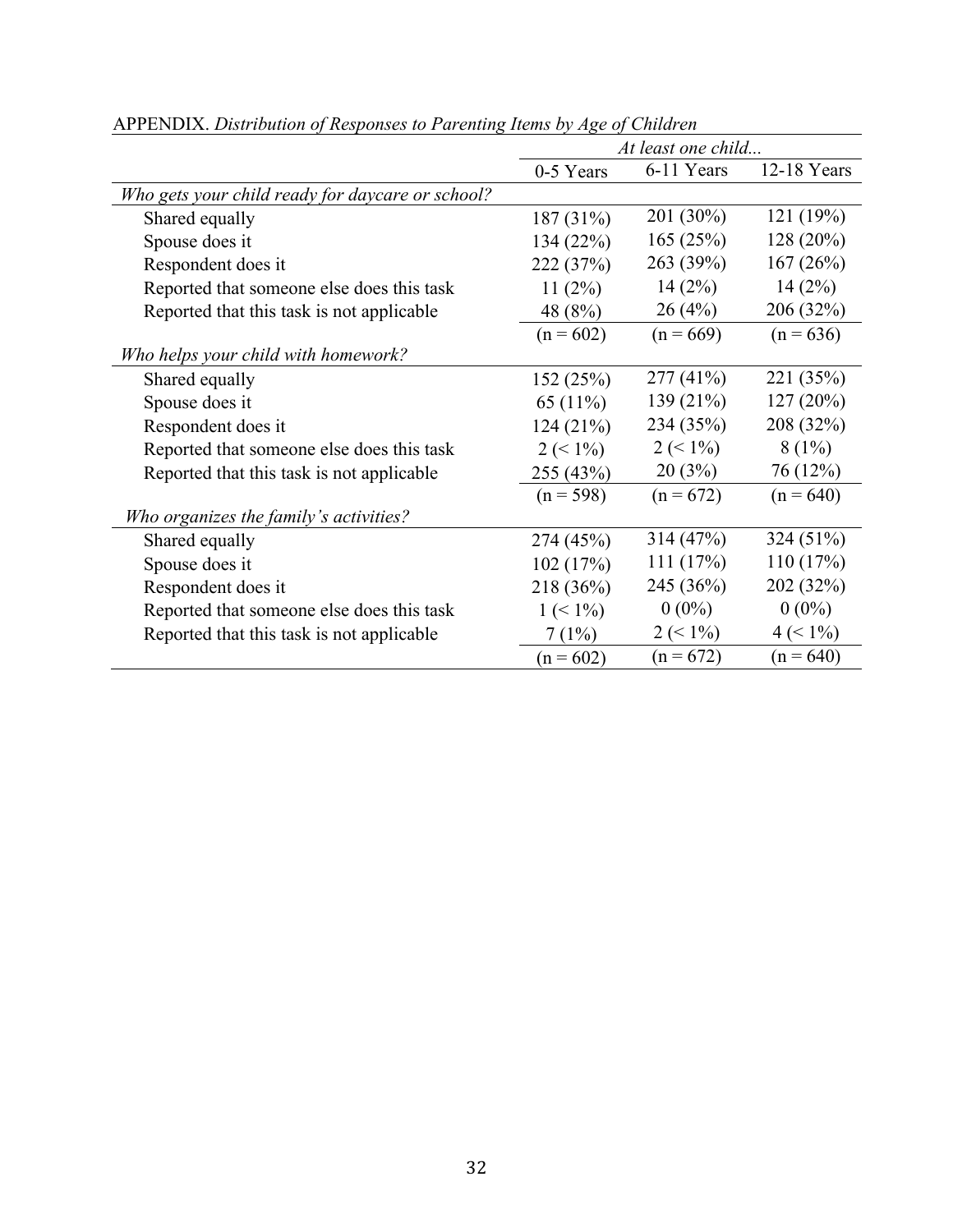

FIGURE 1. The Association between Parenting Inequality and Relationship Quality by Gender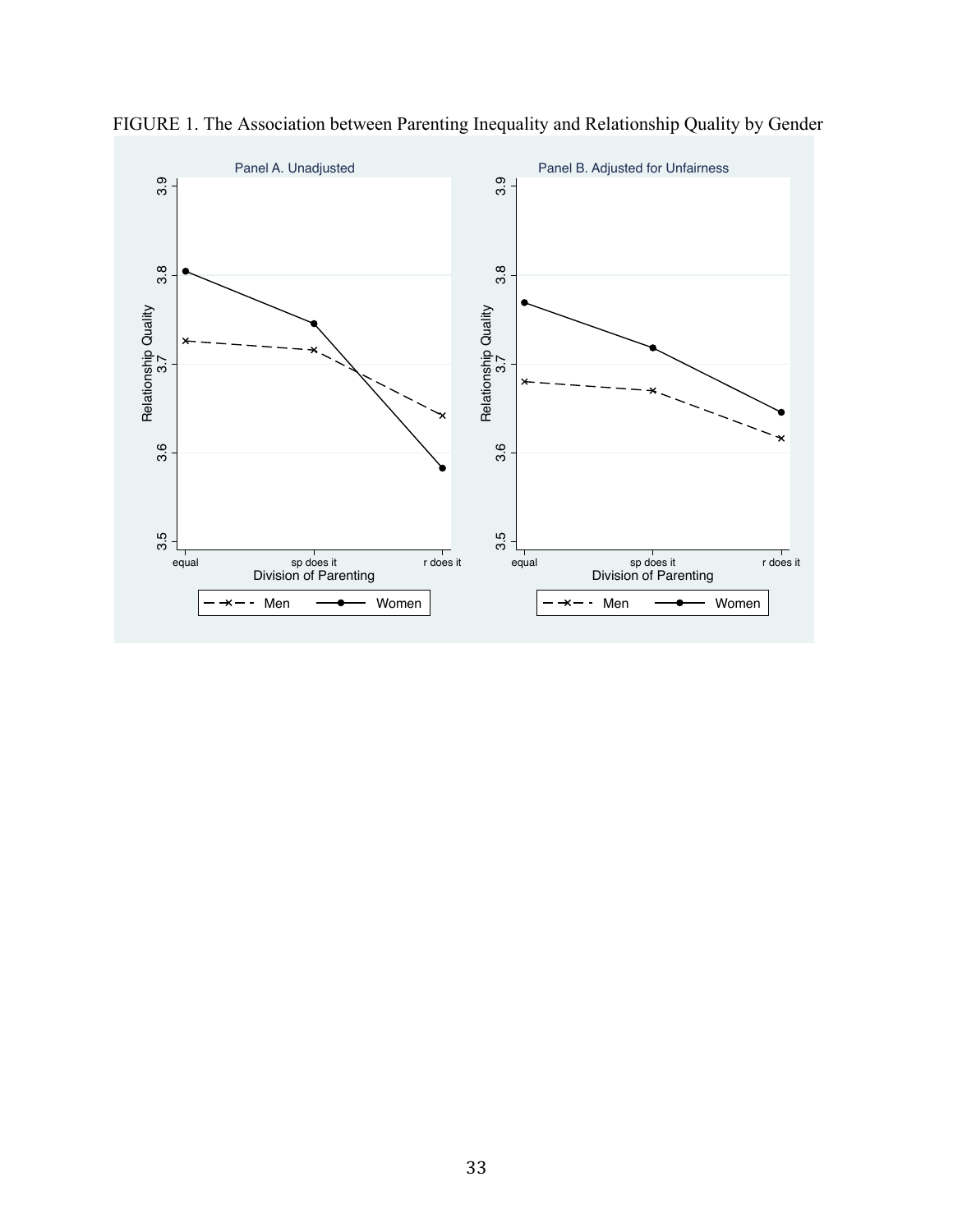

# FIGURE 2. The Association between Parenting Inequality and Relationship Quality by Work Hours and Gender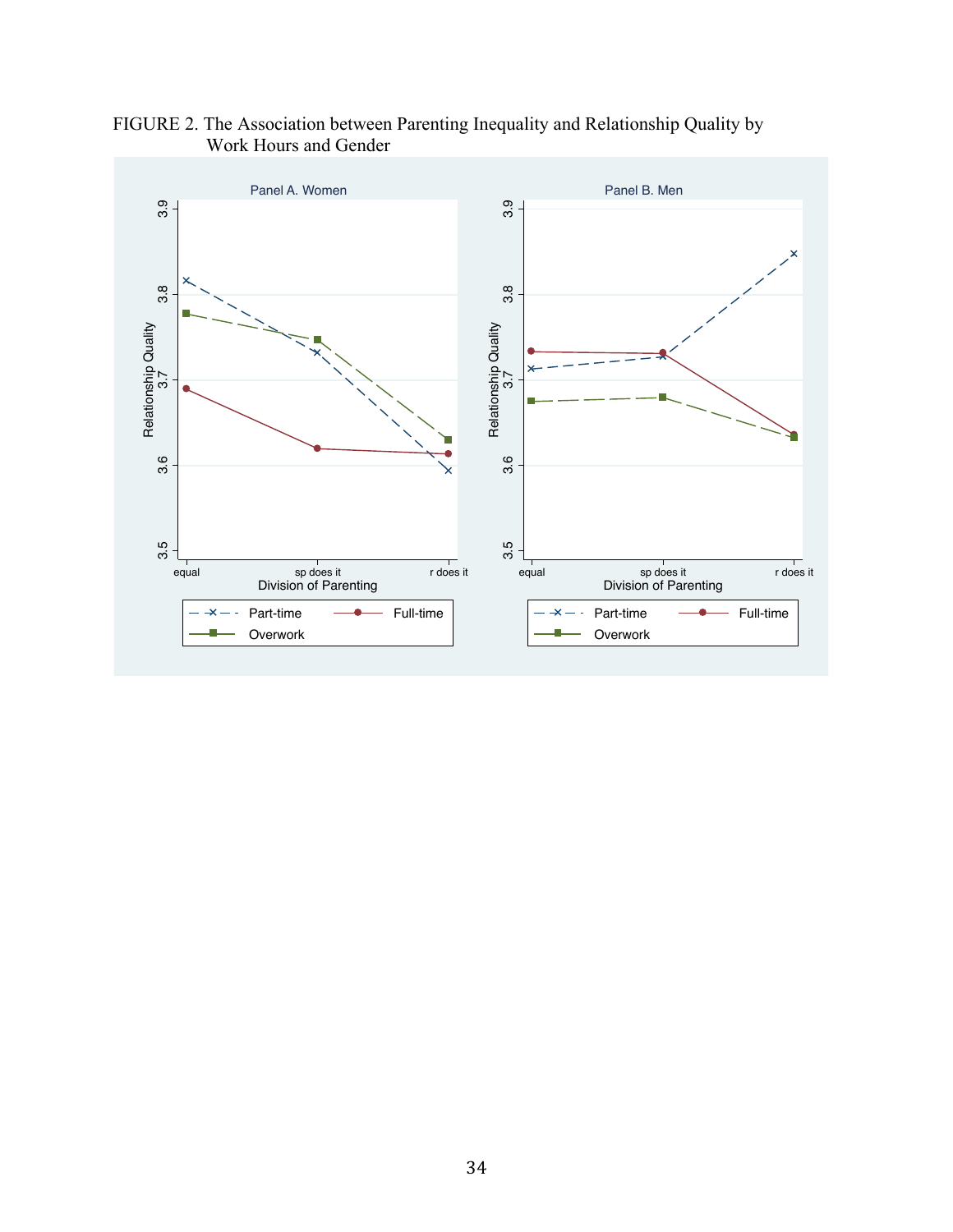

FIGURE 3. The Association between Parenting Inequality and Relationship Quality by Work Hour Preference and Gender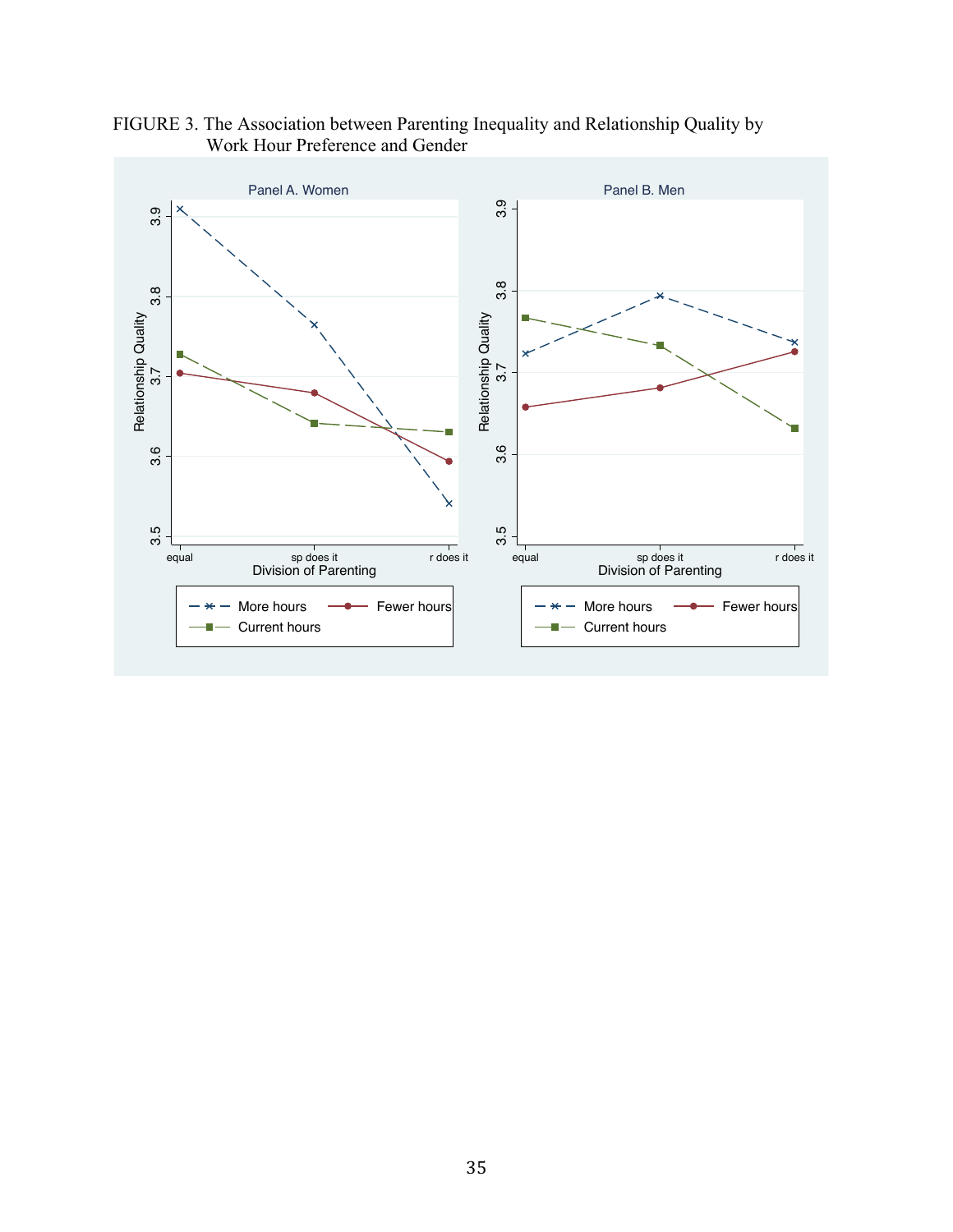Compliance with Ethical Standards: Author A declares that he/she has no conflict of interest. Author B declares that he/she has no conflict of interest. Author C declares that he/she has no conflict of interest. All procedures performed in studies involving human participants were in accordance with the ethical standards of the institutional and/or national research committee and with the 1964 Helsinki declaration and its later amendments or comparable ethical standards. Informed consent was obtained from all individual participants included in the study.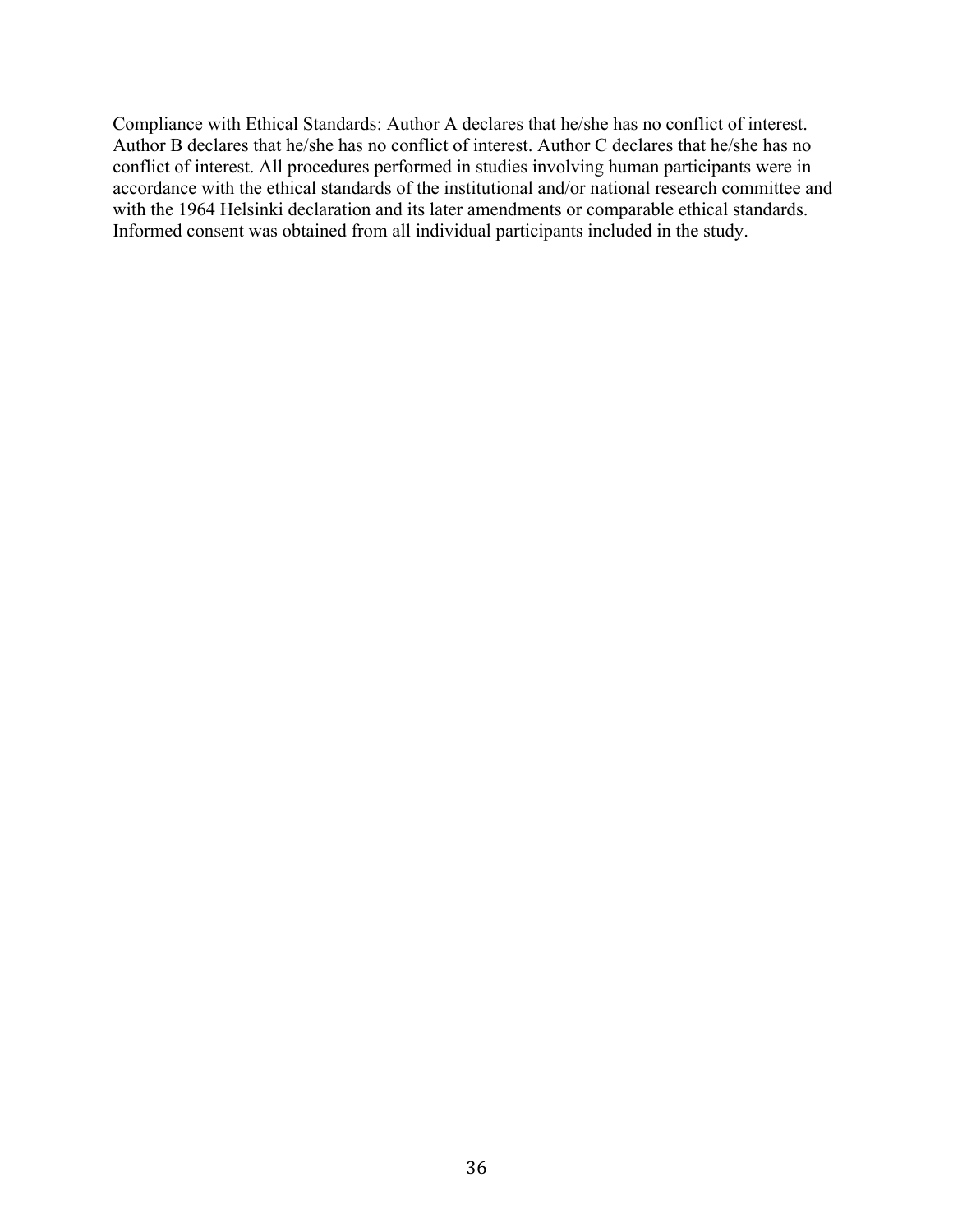### References

- Adams, J. S. (1965). Inequity in social exchange. *Advances in experimental social psychology*. San Diego, CA: Academic Press.
- Babbie, E. R. (2010). *The practice of social research* (*Vol. 12th ed*.). Belmont, CA.: Wadsworth Publishing Company.
- Baxter, J., Hewitt, B., & Haynes, M. (2008). Life course transitions and housework: Marriage, parenthood, and time on housework. *Journal of Marriage and Family*, *70*(2), 259-272. doi: 10.1111/j.1741-3737.2008.00479.x
- Bianchi, S. M., Milkie, M. A., Sayer, L. C., & Robinson, J. P. (2000). Is anyone doing the housework? Trends in the gender division of household labor. *Social Forces*, *79*(1), 191- 228. doi :10.1093/sf/79.1.191
- Bianchi, S. M., Robinson, J. P., & Milke, M. A. (2006). *Changing rhythms of American family life*. New York, NY: Russell Sage Foundation.
- Bianchi, S. M., Sayer, L. C., Milkie, M. A., & Robinson, J. P. (2012). Housework: Who did, does or will do it, and how much does it matter? *Social Forces*, *91*(1), 55-63. doi:10.1093/sf/sos120
- Bonney, J. F., Kelley, M. L., & Levant, R. F. (1999). A model of fathers' behavioral involvement in child care in dual-earner families. *Journal of Family Psychology*, *13*(3), 401-415. doi: http://dx.doi.org/10.1037/0893-3200.13.3.401
- Brayfield, A. A. (1992). Employment resources and housework in Canada. *Journal of Marriage and the Family*, *54*, 19-30. doi: 10.2307/353272
- Brown, M., Manning, W. D., & Payne, K. K. (2015). Relationship quality among cohabiting verus married couples. *Journal of Familiy Issues*, *39*(5), 777-786. doi:10.1177/0192513X15622236.
- Carrell, M. R., & Dittrich, J. E. (1978). Equity theory: The recent literature, methodological considerations, and new directions. *Academy of Management Review*, *3*(2), 202-210. doi: 10.2307/257661
- Claffey, S., & Mickelson, K. (2009). Division of household habor and distress: The role of perceived fairness for employed mothers. *Sex Roles*, *60*(11-12), 819-831. doi:10.1007/s11199-008-9578-0
- Coltrane, S. (1989). Household labor and the routine production of gender. *Social Problems*, *36*(5), 473-490. doi: 10.2307/3096813
- Coltrane, S. (2000). Research on household labor: Modeling and measuring the social embeddedness of routine family work. *Journal of Marriage and Family*, *62*(4), 1208- 1233. doi: 10.2307/1566732
- Cropanzano, R., & Folger, R. (1989). Referent cognitions and task decision autonomy: Beyond equity theory. *Journal of Applied Psychology*, *74*(2), 293-299. doi: 10.1037/0021- 9010.74.2.293
- Curtin, R., Presser, S., & Singer, E. (2000). The effects of response rate changes on the index of consumer sentiment. *Public Opinion Quarterly*, *64(4)*, 413–428. doi: 10.1086/318638
- Dribe, M., & Stanfors, M. (2009). Does parenthood strengthen a traditional household division of labor? Evidence from Sweden. *Journal of Marriage and Family*, *71*(1), 33-45. doi: 10.1111/j.1741-3737.2008.00578.x
- Gibson-Davis, C. M., Edin, K., & McLanahan, S. (2005). High hopes but even higher expectations: The retreat from marriage among low-income couples. *Journal of*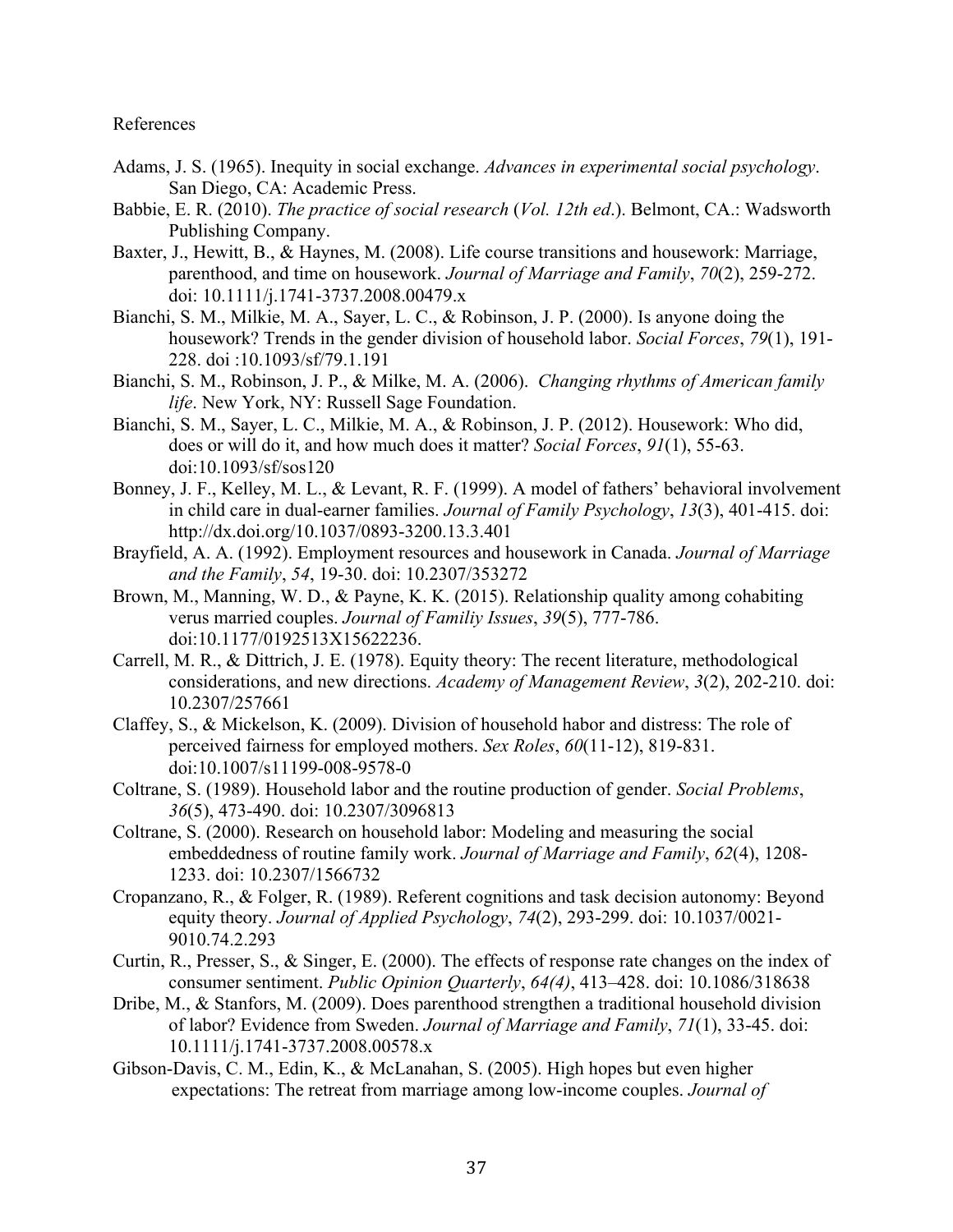*Marriage and Family*, *67*(5), 1301-1312. Doi: 10.1111/j.1741-3737.2005.00218.x

- Fellows, K. J., Chiu, H. Y., Hill, E. J., & Hawkins, A. J. (2016). Work–family conflict and couple relationship quality: a meta-analytic study. *Journal of Family and Economic Issues*, *37*(4), 509-518.
- Ferree, M. M. (1990). Beyond separate spheres: Feminism and family research. *Journal of Marriage and Family*, *52*(4), 866-884. doi: 10.2307/353307
- Fox, B. (2009). *When couples become parents: The creation of gender in the transition to parenthood*. Toronto: University of Toronto Press Inc.
- Galinsky, E., Bond, J. T., Kim, S. S., Backon, L., Brownfield, E., & Sakai, K. (2005). *Overwork in America: When the way we work becomes too much*. New York, NY: Families and Work Institute.
- Glenn, E. N. (2010). *Forced to care: Coercion and caregiving in America*. Cambridge, MA: Harvard University Press.
- Grote, N. K., & Clark, M. S. (2001). Perceiving unfairness in the family: Cause or consequence of marital distress? *Journal of Personality and Social Psychology*, *80*(2), 281-293. doi: 10.1037/0022-3514.80.2.281
- Grote, N. K., Clark, M. S., & Moore, A. (2004). Perceptions of injustice in family work: The role of psychological distress. *Journal of Family Psychology*, *18*(3), 480-492. doi: http://dx.doi.org/10.1037/0893-3200.18.3.480
- Groves, R., Couper, M., & Presser, S. (2007). Experiments in producing nonresponse bias. *Peace Research Abstracts Journal*, *44*(3), 720-736. doi: 10.1094/pog/nfl036
- Hays, S. (1996). *The cultural contradictions of motherhood*. New Haven, CT: Yale University Press.
- Heaton, T. B. (2002). Factors contributing to increaseing martial stability in the United States. *Journal of Family Issues*, *23*(3), 392-409. doi: 10.1177/0192513X02023003004.
- Hegtvedt, K. A., & Killian, C. (1999). Fairness and emotions: Reactions to the process and outcomes of negotiations. *Social Forces*, *78*(1), 269-302. doi: 10.1093/sf/78.1.269
- Hegtvedt, K. A., & Parris, C. L. (2014). Emotions in justice processes. In *Handbook of the Sociology of Emotions*: *Volume II* (pp. 103-125). Springer: Netherlands.
- Higgins, C., & Duxbury, L. (2002). *The 2001 national work-life conflict study: Report one*. Health Canada.
- Hill, E. (2005). Work-family facilitation and conflict, working fathers and mothers, work-family stressors and support. *Journal of Family Issues*, *26*(6), 793-819. doi: 10.1177/0192513X05277542
- Hochschild, A. R. (1989). *The second shift: Working parents and the revolution at home*. New York, NY: Viking.
- Homans, G. C. (1961). *Human behavior: Its elementary forms*. New York, Harcourt: Brace and World Inc.
- Homans, G. C. (1964). Bringing men back in. *American Sociological Review*, 809-818. doi: 10.2307/2090864
- Jacobs, J. A., & Gerson, K. (2004). *The time divide: Work, family, and gender inequality*. Cambridge, MA: Harvard University Press.
- Krehbiel, P. J., & Cropanzano, R. (2000). Procedural justice, outcome favorability and emotion. *Social Justice Research*, *13*(4), 339-360.
- Kurdek, L A. (2005). What do we know about gay and lesbian couples? *Current Directions in Psychological Science*, *14*(5), 251-254. doi: 10.1111/j.0963-7214.2005.00375.x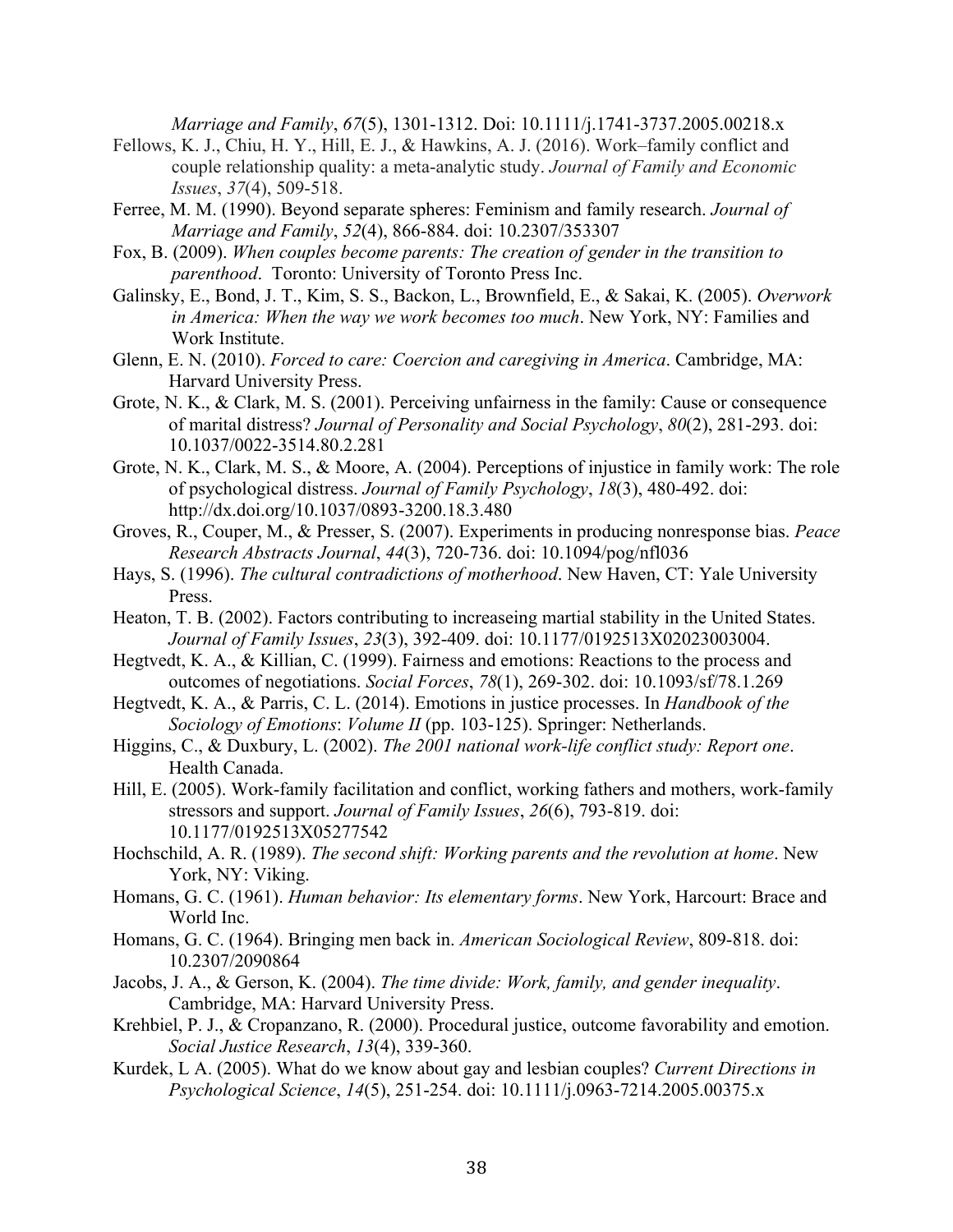- Kurdek, L. A. (2007). The allocation of household labor by partners in gay and lesbian couples. *Journal of Family Issues*, *28*(1), 132-148. doi: 10.1177/0192513X06292019
- Lively, K. J., Powell, B., Geist, C., & Steelman, L. C. (2008). Inequity among intimates: Applying equity theory to the family. *Advances in Group Processes*, *25*, 87-115. doi: 10.1016/S088206145(08)25005-8
- Lively, K. J., Steelman, L. C., & Powell, B. (2010). Equity, emotion, and household division of labor. *Social Psychology Quarterly*, *73*(4), 358-379. doi:10.1177/0190272510389012
- Maume, D. J. (2008). Gender differences in providing urgent childcare among dual-earner parents. *Social Forces*, *87*(1), 273-297. doi: 10.1353/sof.0.0101
- Merkle, D., & Edelman, M. (2002). Nonresponse in exit polls: A comprehensive analysis. In Groves R.M., Dillman, D.A., Eltinge, J.L., & Little. R.J.A. (Ed.) *Survey Nonresponse* (pp. 243–258). New York: Wiley
- Milkie, M. A., Bianchi S. M., Mattingly, M. J., & Robinson, J. P. (2002). Gendered division of childrearing: Ideals, realities, and the relationship to parental well-being. *Sex Roles*, *47*(1), 21-38.
- Milkie, M. A., Mattingly, M. J., Nomaguchi, K. M., Bianchi, S. M., & Robinson, J. P. (2004). The time squeeze: Parental statuses and feelings about time with children. *Journal of Marriage and Family*, *66*(3), 739-761. doi: 10.1111/j.0022-2445.2004.00050.x
- Milkie, M. A., & Peltola, P. (1999). Playing all the roles: Gender and the work-family balancing act. *Journal of Marriage and Family*, *61*(2), 476-490. doi: 10.2307/353763
- Milkie, M. A. & Warner, C. H. (2014). Status safeguarding: Mothers' work to secure children's place in the status hierarchy. In Ennis, L., (ed.) *Intensive Mothering: The Cultural Contradictions of Modern Motherhood* (pp. 66 – 85), Bradford, ON: Demeter Press.
- Nomaguchi, K. M., & Milkie, M. A. (2003). Costs and rewards of children: The effects of becoming a parent on adults' lives. *Journal of Marriage and Family*, *65*(2), 356-374. doi: 10.1111/j.1741-3737.2003.00356.x
- Olàh, L. S., & Gähler, M. (2014). Gender equality perceptions, division of paid and unpaid work, and partnership dissolution in Sweden. *Social Forces*, *93*(2), 571-594. doi: 10.1093/sf/sou066
- Pearlin, L. I. (1983). Role strains and personal stress. In *Psychosocial stress: Trends in theory and research,* eds. Kaplan, H. B., (pp. 3-32). New York, NY: Academic Press
- Pedulla, D. S., & Thébaud, S. (2015). Can we finish the revolution? Gender, work-family ideals, and institutional constraint. *American Sociological Review*, *80*(1), 116-139. doi: 10.1177/0003122414564008
- Poortman, A. R., & van der Lippe, T. (2009). Attitudes toward housework and child care and the gendered division of labor. *Journal of Marriage and Family*, *71*(3), 526-541. doi: 10.1111/j.1741-3737.2009.00617.x
- Pritchard, R. D. (1969). Equity theory: A review and critique. *Organizational Behavior and Human Performance*, *4*(2), 176-211. doi: 10.1016/0030-5073(69)90005-1
- Ross, C. E., & Van Willigen, M. (1996). Gender, parenthood, and anger. *Journal of Marriage and the Family*, *58*(3), 572-584. doi: 10.2307/353718
- Ruppanner, L., Brandén, M., & Turunen, J. (2017). Does unequal housework lead to divorce? Evidence from Sweden. *Sociology*, 0038038516674664.
- Schieman, S., & Young, M. (2011). Economic hardship and family-to-work conflict: The importance of gender and work conditions. *Journal of Family and Economic Issues*, *32*(1), 46-61. doi: 10.1007/s10834-010-9206-3